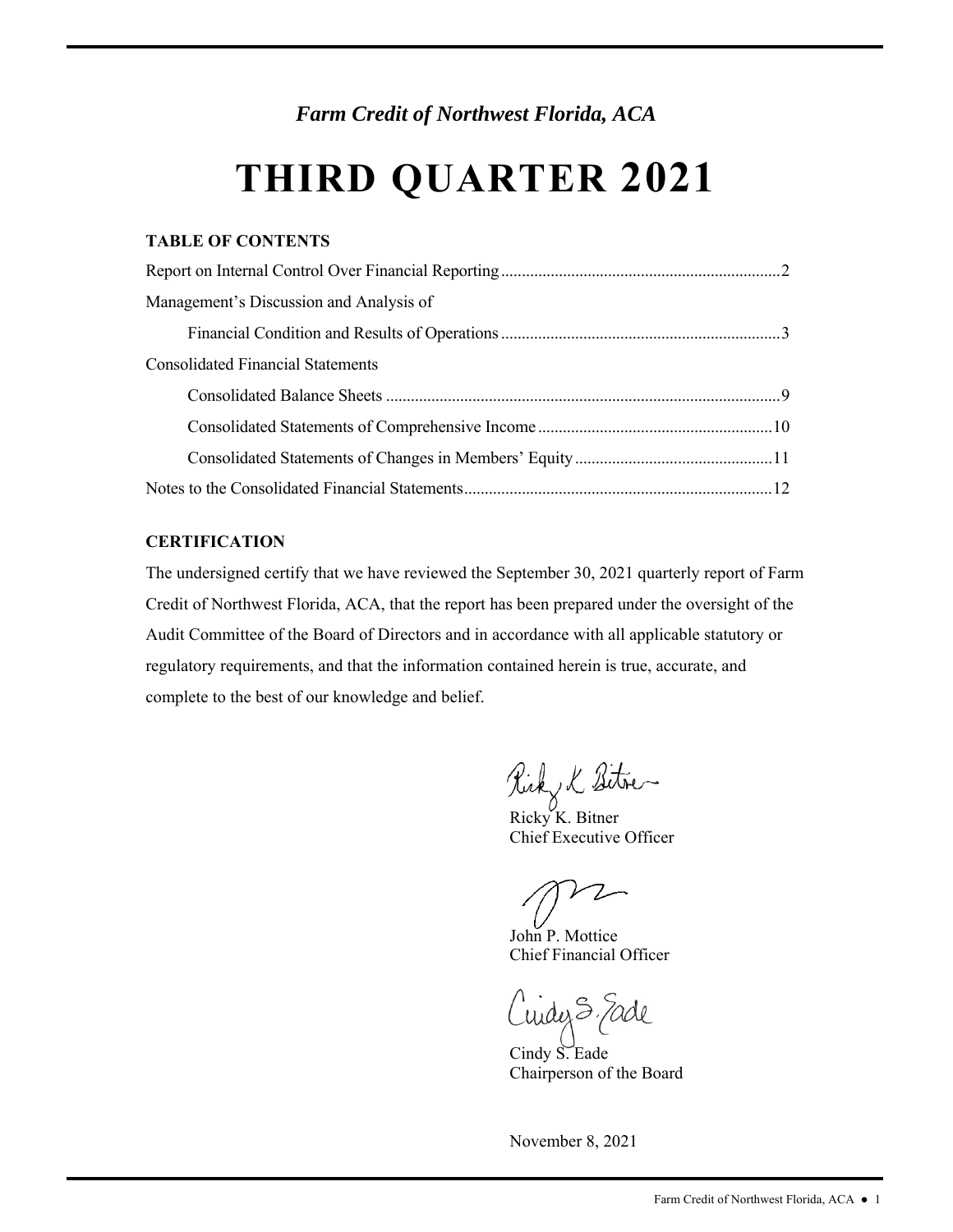# *Farm Credit of Northwest Florida, ACA*  **Report on Internal Control Over Financial Reporting**

 control over financial reporting for the Association's generally accepted in the United States of America. The Association's principal executives and principal financial officers, or persons performing similar functions, are responsible for establishing and maintaining adequate internal Consolidated Financial Statements. For purposes of this report, "internal control over financial reporting" is defined as a process designed by, or under the supervision of, the Association's principal executives and principal financial officers, or persons performing similar functions, and effected by its Board of Directors, management and other personnel. This process provides reasonable assurance regarding the reliability of financial reporting information and the preparation of the Consolidated Financial Statements for external purposes in accordance with accounting principles

 accordance with accounting principles generally accepted in authorizations of management and directors of the Association, of the Association's assets that could have a material effect on Internal control over financial reporting includes those policies and procedures that: (1) pertain to the maintenance of records that in reasonable detail accurately and fairly reflect the transactions and dispositions of the assets of the Association, (2) provide reasonable assurance that transactions are recorded as necessary to permit preparation of financial information in the United States of America and that receipts and expenditures are being made only in accordance with and (3) provide reasonable assurance regarding prevention or timely detection of unauthorized acquisition, use or disposition its Consolidated Financial Statements.

 commonly referred to as the "COSO" criteria. The Association's management has completed an assessment of the effectiveness of internal control over financial reporting as of September 30, 2021. In making the assessment, management used the framework in *Internal Control — Integrated Framework (2013)*, promulgated by the Committee of Sponsoring Organizations of the Treadway Commission,

Based on the assessment performed, the Association's management concluded that as of September 30, 2021, the internal control over financial reporting was effective based upon the COSO criteria. Additionally, based on this assessment, the Association's management determined that there were no material weaknesses in the internal control over financial reporting as of September 30, 2021.

Rick & Sitre

 Ricky K. Bitner Chief Executive Officer

John P. Mottice Chief Financial Officer

November 8, 2021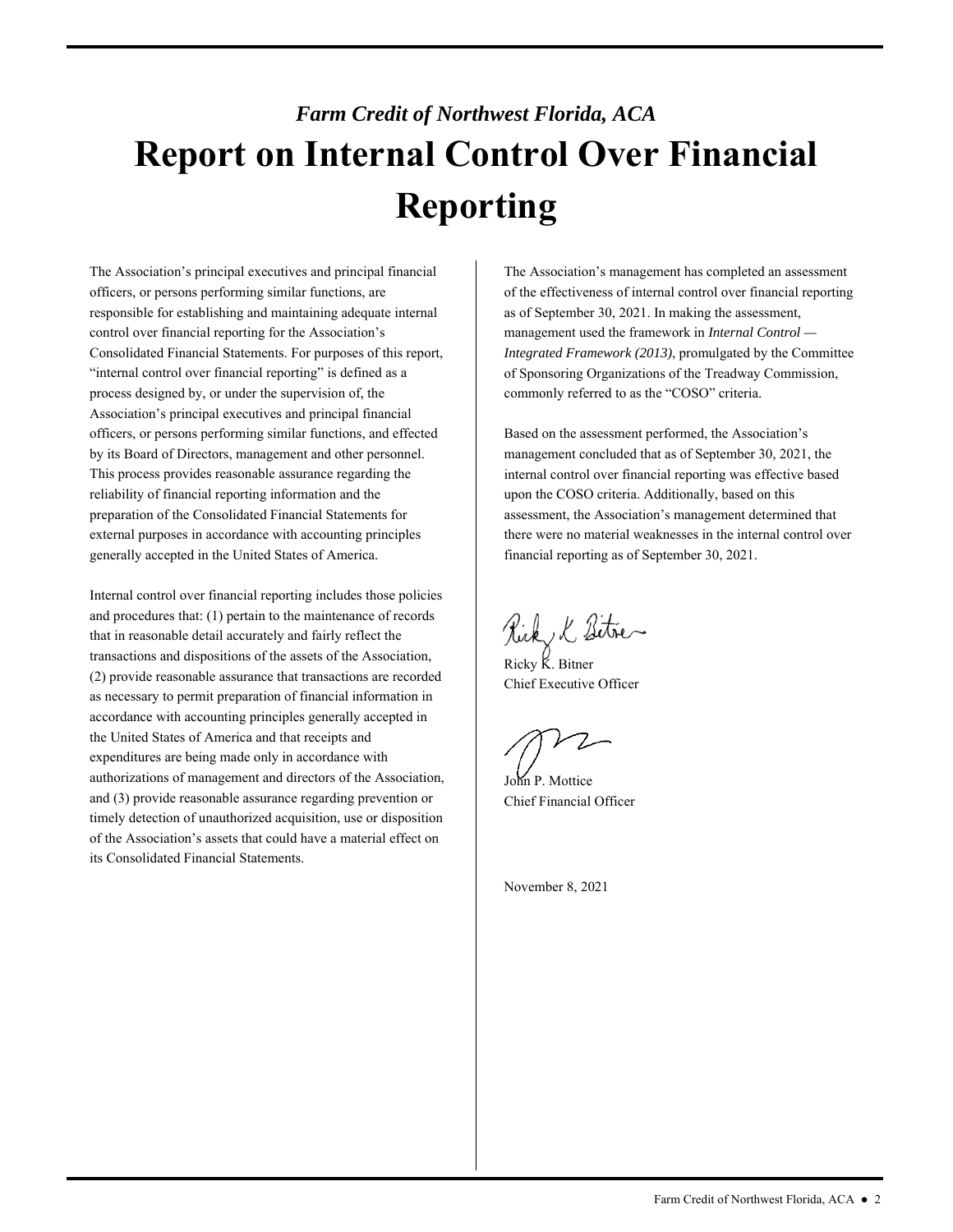# *Farm Credit of Northwest Florida, ACA*  **Management's Discussion and Analysis of Financial Condition and Results of Operations**

### *(dollars in thousands)*

 The following commentary reviews the financial condition and These comments should be read in conjunction with the results of operations of Farm Credit of Northwest Florida, ACA (the Association) for the period ending September 30, 2021. accompanying consolidated financial statements, notes to the consolidated financial statements and the 2020 Annual Report of the Association.

### **COVID-19 OVERVIEW**

In response to the COVID-19 pandemic, and without disruption to operations, the Association transitioned the vast majority of its employees to working remotely in mid-March 2020. The priority was, and continues to be, to ensure the health and safety of employees, while continuing to serve the mission of providing support for rural America and agriculture. As of the date of this report, the Association has returned to pre-pandemic working conditions.

The COVID-19 pandemic has disrupted businesses and the global economy since March 2020. Significant progress has been made during 2021 in mitigating the spread of COVID-19, resulting in improving macroeconomic conditions. However, the improvement has been hampered by rising inflation, supply chain disruptions and labor shortages in the United States and globally.

See further discussion of business risks associated with COVID-19 in the 2020 Annual Report of the Association.

### **COVID-19 SUPPORT PROGRAMS**

 that have been adversely impacted by the economic disruption Since the onset of the COVID-19 pandemic, the U.S. government has taken a number of actions to help businesses, individuals, state/local governments, and educational institutions caused by the pandemic.

 Assistance initiative that provides assistance to producers and Since March 2021, the USDA rolled out the Pandemic agricultural entities through various programs, which include, but are not limited to, the following:

- resulting from the COVID-19 pandemic; Pandemic Livestock Indemnity Program - provides financial assistance to support producers of eligible swine, chickens, and turkeys depopulated from March 1, 2020 through December 26, 2020. To be eligible, depopulation of poultry or livestock must have been due to insufficient processing access
- harvesting and timber hauling businesses that Pandemic Assistance for Timber Harvesters and Haulers Program - provides financial relief to timber experienced losses in 2020 due to COVID-19;
- Pandemic Cover Crop Program for most insurance policies, provided premium support to producers who insured their spring crop and planted a qualifying cover crop during the 2021 crop year; and
- Specialty Crop Block Grant Program funds innovative projects designed to support the expanding specialty crop food sector and explore new market opportunities for U.S. food and agricultural products.

 Security (CARES) Act, which was amended by subsequent guaranteed by the Small Business Administration (SBA), whose The previously enacted Coronavirus Aid, Relief, and Economic legislation, included the Paycheck Protection Program (PPP). The PPP provides support to small businesses to cover payroll and certain other expenses. Loans made under the PPP are fully guarantee is backed by the full faith and credit of the United States.

For a detailed discussion of programs enacted in 2020, see the 2020 Annual Report of the Association.

# **LOAN PORTFOLIO**

 intermediate-term loans and long-term real estate mortgage livestock, peanuts, horticulture, dairies and rural homes. Farm size varies and many of the borrowers in the region have The Association provides funds to farmers, rural homeowners and farm-related businesses for the financing of short- and loans. The Association's loan portfolio is diversified over a range of agricultural commodities including forestry, row crops, diversified farming operations. This factor, along with the numerous opportunities for non-farm income in the area, somewhat reduces the level of dependency on any single commodity.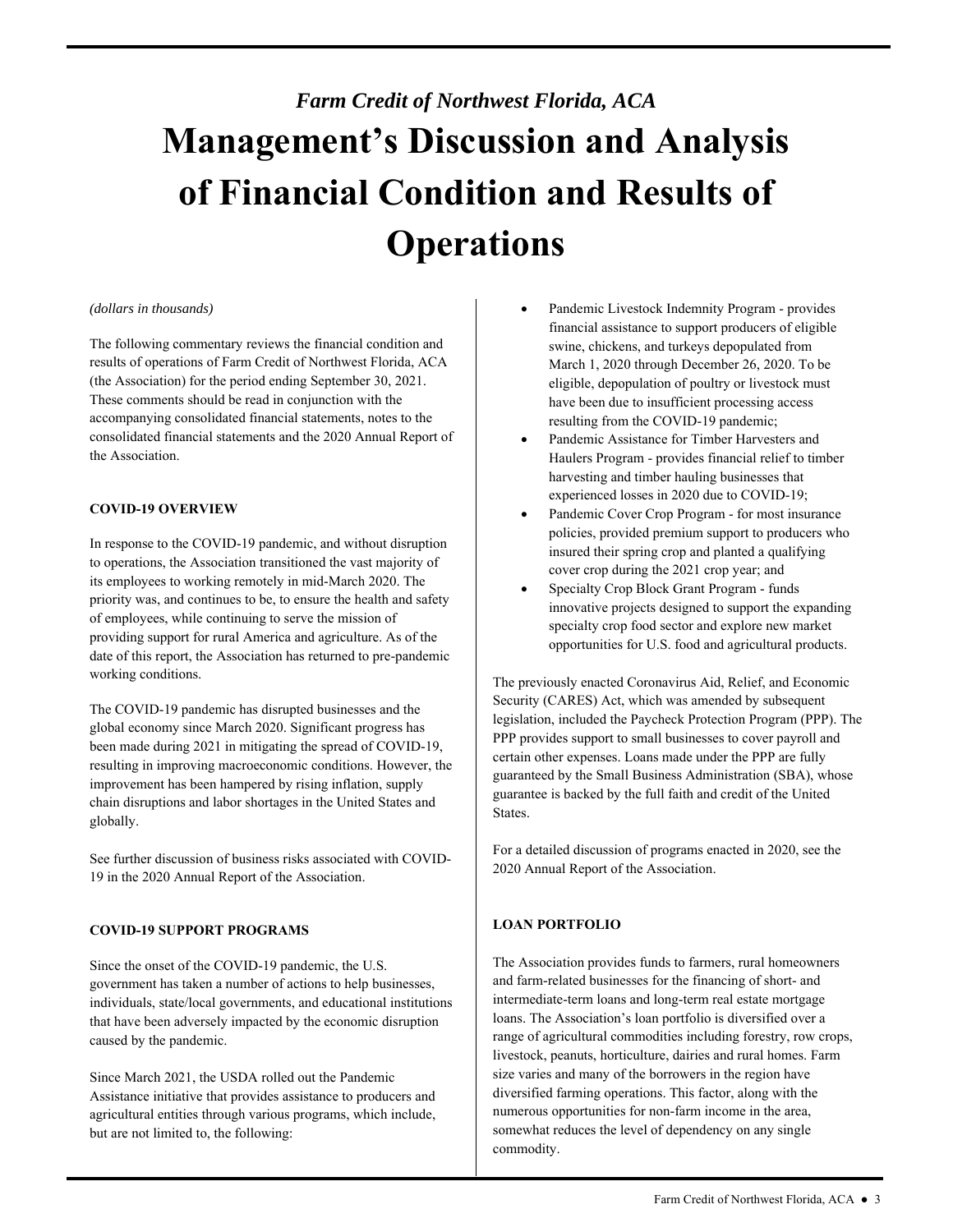Net loans accounted for 97.06 percent of total assets as of The gross loan volume of the Association as of September 30, 2021, was \$319,158, an increase of \$19,550 or 6.53 percent as compared to \$299,608 at December 31, 2020. Net loans outstanding (gross loans net of the allowance for loan losses) as of September 30, 2021, were \$314,052, an increase of \$19,356 or 6.57 percent as compared to \$294,696 at December 31, 2020. September 30, 2021, as compared to 96.07 percent of total assets at December 31, 2020. The increase in loan volume was due primarily to an increase in net originated loans, partially offset by decreases in participation loans purchased and nonaccrual loans.

 Uniform Loan Classification System as "acceptable" or "other Portfolio credit quality increased during the first nine months of 2021. Loans classified under the Farm Credit Administration's assets especially mentioned" were 98.81 percent of total loans and accrued interest as of September 30, 2021, as compared to 98.38 percent at December 31, 2020.

Nonaccrual loans were \$685 as of September 30, 2021, a decrease of \$581 or 45.89 percent as compared to \$1,266 at December 31, 2020. The decrease reflects collections on multiple loans and the transfer of two accounts to other property owned.

 The Association maintains an allowance for loan losses at a probable and estimable losses inherent in the loan portfolio as of evaluates the adequacy of the allowance on a quarterly basis. limited to, loan loss experience, portfolio quality, loan portfolio level considered adequate by management to provide for the report date. The allowance for loan losses is increased through provisions for loan losses and loan recoveries and is decreased through loan charge-offs and allowance reversals. The Association's Risk Management Committee, which is comprised of senior management and a member of the Board of Directors, The evaluation considers factors which include, but are not composition, commodity prices, agricultural production conditions, and general economic conditions.

 that the level of the allowance for loan losses was adequate to The Association considered the potential impact of the COVID-19 pandemic in its evaluation of the allowance and determined provide for probable and estimable losses as of the report date. The Association will continue to evaluate the impact of the pandemic on the level of the allowance in future periods.

 loan losses as of September 30, 2021, was considered by losses inherent in the loan portfolio. The allowance represented The allowance for loan losses as of September 30, 2021, was \$5,106, an increase of \$194 or 3.95% as compared to \$4,912 at December 31, 2020. Activity during the first nine months of 2021 reflected recoveries of \$261, charge-offs of \$67 and no provision for or reversal of the allowance. The allowance for management to be adequate to cover probable and estimable 1.60 percent of gross loan volume as of September 30, 2021.

 the first nine months of 2021, activity included the acquisition of real estate and equipment, as well as the sale of equipment. Other property owned as of September 30, 2021, consisted of Other property owned was \$191 as of September 30, 2021, an increase of \$191 compared to \$0 at December 31, 2020. During real estate.

 December 31, 2020. Accounts receivable consist of general receivables as well as patronage receivables from AgFirst Farm System institutions. The decrease was due primarily to the fact AgFirst, as compared to three quarters of accrued patronage at Accounts receivable were \$1,765 as of September 30, 2021, a decrease of \$2,608 or 59.64 percent as compared to \$4,373 at Credit Bank (AgFirst or the Bank) and other Farm Credit that patronage receivables at December 31, 2020, included four quarters of accrued patronage as well as special patronage from September 30, 2021.

### **RESULTS OF OPERATIONS**

### *For the three months ending September 30, 2021*

Net income for the three months ending September 30, 2021, totaled \$1,374, an increase of \$301 or 28.05 percent as compared to net income of \$1,073 for the same period in 2020. Components of the increase in net income are discussed further in the following paragraphs.

 2021, was \$3,787, an increase of \$264 or 7.49 percent as Interest income for the three months ending September 30, compared to \$3,523 for the same period in 2020. The increase was due primarily to higher average loans outstanding and increased interest income on nonaccrual loans, partially offset by lower average interest rates.

 2021, was \$1,392, an increase of \$61 or 4.58 percent as was due primarily to higher average balances on the Interest expense for the three months ending September 30, compared to \$1,331 for the same period in 2020. The increase Association's notes payable to AgFirst and reduced earnings on loanable funds, partially offset by lower interest rates.

Net interest income before provision (or reversal) for loan losses for the three months ending September 30, 2021, was \$2,395, an increase of \$203 or 9.26 percent as compared to \$2,192 for the same period in 2020. The increase was due primarily to higher average loans outstanding and increased income on nonaccrual loans, partially offset by lower average net interest spread and reduced earnings on loanable funds.

There was no provision for or reversal of the allowance for loan losses for the three months ending September 30, 2021, and September 30, 2020.

Noninterest income for the three months ending September 30, 2021, totaled \$758, an increase of \$216 or 39.85 percent as compared to \$542 for the same period in 2020. The increase was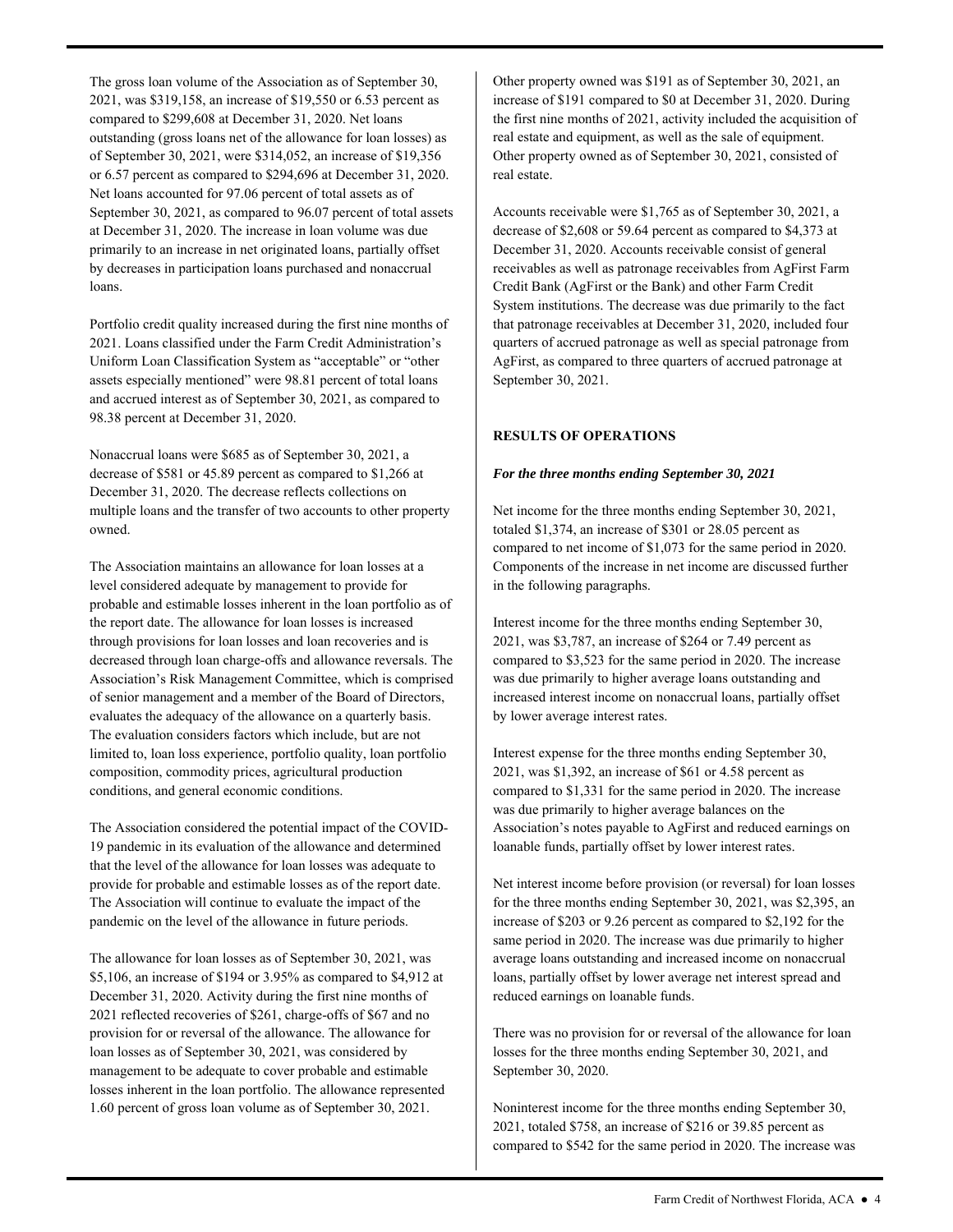partially offset by reduced loan fees and other noninterest due to higher patronage refunds and gains on sales of rural home loans, sales of premises and equipment, and other transactions, income.

Noninterest expense for the three months ending September 30, 2021, totaled \$1,779, an increase of \$118 or 7.10 percent as compared to \$1,661 for the same period in 2020. The increase was due to higher Insurance Fund premiums, other operating expenses and losses on other property owned, partially offset by reduced salaries and employee benefits and occupancy and equipment expense.

### *For the nine months ending September 30, 2021*

Net income for the nine months ending September 30, 2021, totaled \$3,884, an increase of \$274 or 7.59 percent as compared to net income of \$3,610 for the same period in 2020. Components of the increase in net income are discussed further in the following paragraphs.

 was \$10,912, an increase of \$53 or 0.49 percent as compared to nonaccrual loans. Interest income for the nine months ending September 30, 2021, \$10,859 for the same period in 2020. The increase was due primarily to higher average loans outstanding, partially offset by lower average interest rates and reduced interest income on

 was due primarily to lower average interest rates on the Interest expense for the nine months ending September 30, 2021, was \$3,964, a decrease of \$243 or 5.78 percent as compared to \$4,207 for the same period in 2020. The decrease Association's notes payable to AgFirst, partially offset by higher average balances and reduced earnings on loanable funds.

 average loans outstanding and higher average net interest and reduced interest income on nonaccrual loans. Net interest income before provision (or reversal) for loan losses for the nine months ending September 30, 2021, was \$6,948, an increase of \$296 or 4.45 percent as compared to \$6,652 for the same period in 2020. The increase was due primarily to higher spread, partially offset by reduced earnings on loanable funds

There was no provision for or reversal of the allowance for loan losses for the nine months ending September 30, 2021 and September 30, 2020.

Noninterest income for the nine months ending September 30, 2021, totaled \$2,224, an increase of \$380 or 20.61 percent as compared to \$1,844 for the same period in 2020. The increase was due primarily to higher patronage refunds, gains on sales of rural home loans, sales of premises and equipment and other transactions, partially offset by reduced loan fees, other noninterest income, and Insurance Fund refunds from the Farm Credit System Insurance Corporation.

 was due to higher salaries and employee benefits, Insurance Noninterest expense for the nine months ending September 30, 2021, totaled \$5,288, an increase of \$402 or 8.23 percent as compared to \$4,886 for the same period in 2020. The increase Fund premiums, and other operating expenses, partially offset by lower occupancy and equipment expense.

# **FUNDING SOURCES**

 the form of notes payable. The notes payable are segmented into variable rate and fixed rate sections. The variable rate note is The principal source of funds for the Association is the borrowing relationship established with AgFirst through the General Financing Agreement (GFA). The GFA utilizes the Association's credit and fiscal performance as criteria for establishing a line of credit on which the Association may draw funds. The funds are advanced by the Bank to the Association in utilized by the Association to fund variable rate loan advances and operating funds requirements. The fixed rate note is used specifically to fund fixed rate loan advances made by the Association.

 Notes payable to AgFirst as of September 30, 2021, were \$231,751, an increase of \$18,530 or 8.69 percent as compared to \$213,221 at December 31, 2020. The increase was primarily the result of increased loan volume. The Association had no lines of credit with third parties as of September 30, 2021.

# **CAPITAL RESOURCES**

Total members' equity as of September 30, 2021, was \$88,618, an increase of \$3,979 or 4.70 percent as compared to \$84,639 at December 31, 2020. Total capital stock and participation certificates were \$1,369 as of September 30, 2021, an increase of \$95 or 7.46 percent as compared to \$1,274 at December 31, 2020.

 minimum capital ratios. Effective January 1, 2017, the regulatory unallocated retained earnings equivalents (UREE) leverage ratio. FCA regulations require all Farm Credit institutions to maintain capital requirements for Farm Credit System banks and associations were modified. The new regulations ensure that the System's capital requirements are comparable to the Basel III framework and the standardized approach that the federal banking regulatory agencies have adopted. New regulations replaced core surplus and total surplus ratios with common equity tier 1 (CET1) capital, tier 1 capital and total capital risk-based capital ratios. The new regulations also include a tier 1 leverage ratio and an The permanent capital ratio remains in effect.

 with all minimum regulatory capital ratios. As of September 30, 2021, the Association was in compliance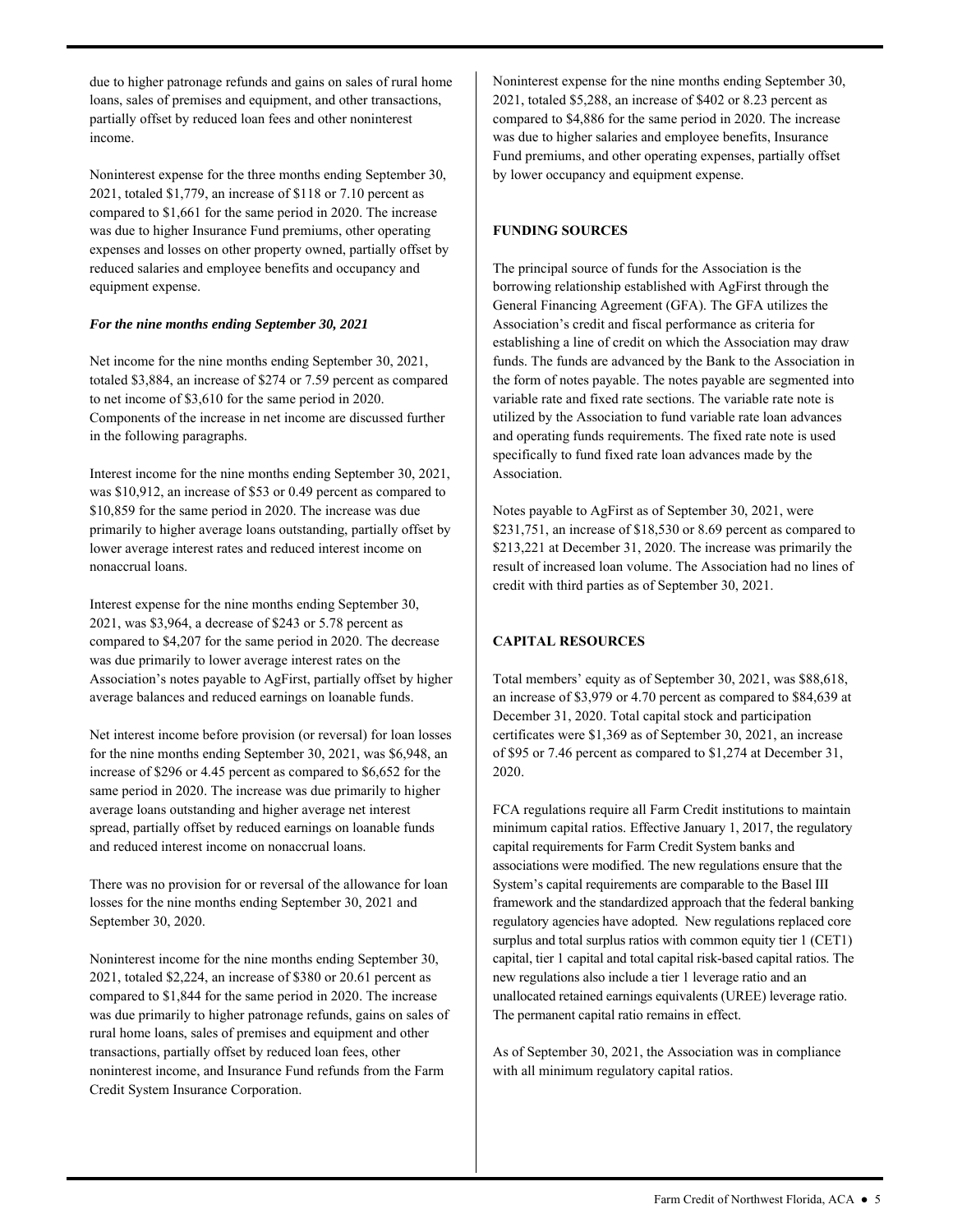The following table sets forth the minimum regulatory capital ratios, which were effective January 1, 2017 and the Association's capital ratios as of September 30, 2021:

| Ratio                   | <b>Minimum</b><br>Requirement | Capital<br>Conservation<br>Buffer* | <b>Minimum Requirement</b><br>with Capital<br><b>Conservation Buffer</b> | <b>Capital Ratios as of</b><br><b>September 30, 2021</b> |
|-------------------------|-------------------------------|------------------------------------|--------------------------------------------------------------------------|----------------------------------------------------------|
| Risk-adjusted ratios:   |                               |                                    |                                                                          |                                                          |
| CET1 Capital Ratio      | $4.5\%$                       | $2.5\%$                            | 7.0%                                                                     | 25.58%                                                   |
| Tier 1 Capital Ratio    | $6.0\%$                       | 2.5%                               | 8.5%                                                                     | 25.58%                                                   |
| Total Capital Ratio     | 8.0%                          | 2.5%                               | 10.5%                                                                    | 26.83%                                                   |
| Permanent Capital Ratio | $7.0\%$                       | $0.0\%$                            | 7.0%                                                                     | 25.90%                                                   |
| Non risk-adjusted:      |                               |                                    |                                                                          |                                                          |
| Tier 1 Leverage Ratio   | $4.0\%$                       | $1.0\%$                            | 5.0%                                                                     | 26.42%                                                   |
| UREE Leverage Ratio     | 1.5%                          | $0.0\%$                            | $1.5\%$                                                                  | 26.13%                                                   |
|                         |                               |                                    |                                                                          |                                                          |

 *adjusted ratio minimums increased 0.625% each year until fully phased in. There was no phase-in period for the tier \* The capital conservation buffers have a 3 year phase-in period and became fully effective January 1, 2020. Risk-1 leverage ratio.* 

 If the capital ratios fall below minimum regulatory requirements, including the buffer amounts, capital distributions (equity redemptions, dividends, and patronage) and discretionary senior executive bonuses are restricted or prohibited without prior FCA approval.

### **REGULATORY MATTERS**

 Register during which either house of Congress is in session, On September 9, 2021, the FCA adopted a final rule that amended certain sections of the FCA's regulations to provide technical corrections, amendments, and clarification to certain provisions in the FCA's tier 1/tier 2 capital framework for the Farm Credit System. The rule incorporates guidance previously provided by the FCA related to its tier 1/tier 2 capital framework as well as ensures that the FCA's capital requirements continue to be comparable to the standardized approach that the other federal banking regulatory agencies have adopted. The final rule will become effective on January 1, 2022, or 30 days after publication in the Federal whichever is later.

 its regulatory capital requirements to define and establish risk- rule would ensure that the FCA's rule remains comparable with On August 26, 2021, the FCA issued a proposed rule to revise weightings for High Volatility Commercial Real Estate (HVCRE) by assigning a 150 percent risk-weighting to such exposures, instead of the current 100 percent. The proposed the capital rule of other federal banking regulatory agencies and recognizes the increased risk posed by HVCRE exposures. The public comment period is open until January 24, 2022.

 the applicability of the Basel III framework to the Farm Credit On June 30, 2021, the FCA issued an advance notice of proposed rulemaking (ANPRM) that seeks public comments on whether to amend or restructure the System bank liquidity regulations. The purpose of this advance notice is to evaluate System and gather input to ensure that System banks have the liquidity to withstand crises that adversely impact liquidity and threaten their viability. The public comment period is open until November 27, 2021.

On September 23, 2019, the FCA issued a proposed rule that would ensure the System's capital requirements, including certain regulatory disclosures, reflect the current expected

 credit losses under U.S. generally accepted accounting principles. The proposed rule identifies which credit loss allowances under the Current Expected Credit Losses (CECL) "Measurement of Credit Losses on Financial Instruments" are capital. Credit loss allowances related to loans, lessor's net credit losses methodology, which revises the accounting for methodology in the Financial Accounting Standards Board's eligible for inclusion in a System institution's regulatory investments in leases, and held-to-maturity debt securities would be included in a System institution's Tier 2 capital up to 1.25 percent of the System institution's total risk weighted assets. Credit loss allowances for available-for-sale debt securities and purchased credit impaired assets would not be eligible for inclusion in a System institution's Tier 2 capital. In addition, the proposed regulation does not include a transition phase-in period for the CECL day 1 cumulative effect adjustment to retained earnings on a System institution's regulatory capital ratios. The public comment period ended on November 22, 2019.

### **FUTURE OF LIBOR**

In 2017, the United Kingdom's Financial Conduct Authority (UK FCA), which regulates LIBOR (London Interbank Offered Rate), announced its intention to stop persuading or compelling the group of major banks that sustains LIBOR to submit rate quotations after 2021.

On March 5, 2021, ICE Benchmark Administration (IBA) (the entity that is responsible for calculating LIBOR) announced its intention to cease the publication of the one-week and twomonth US dollar LIBOR settings immediately following the LIBOR publication on December 31, 2021, and the remaining US dollar LIBOR settings immediately following the LIBOR publication on June 30, 2023. On the same day, the UK FCA announced that the IBA had notified the UK FCA of its intent, among other things, to cease providing certain US dollar LIBOR settings as of June 30, 2023. In its announcement, the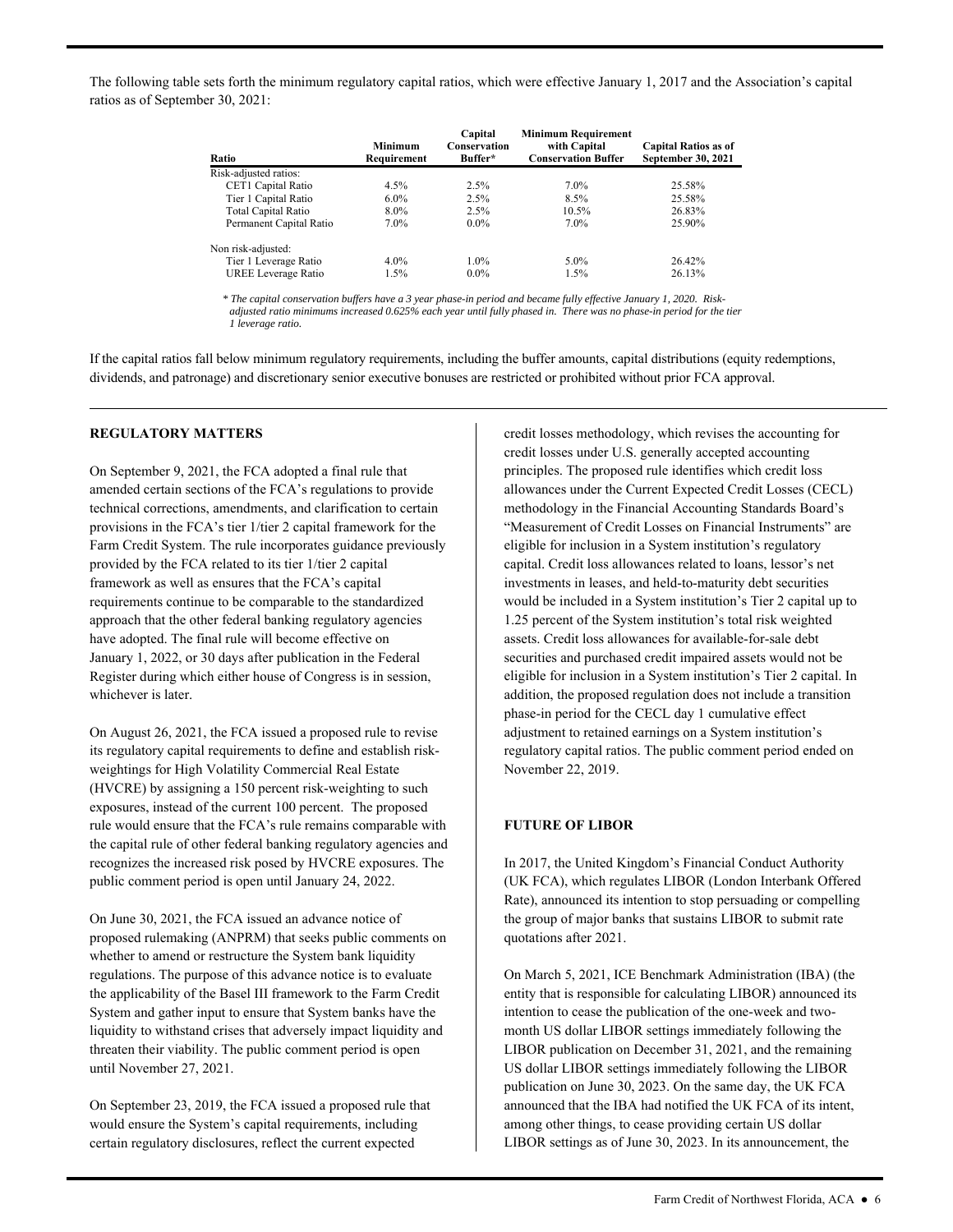respect to US dollar LIBOR) will be discontinued or declared UK FCA confirmed that all 35 LIBOR tenors (including with nonrepresentative as of either: (a) immediately after December 31, 2021 or (b) immediately after June 30, 2023.

 made to customers and Systemwide Debt Securities that are Association's behalf. Alternative reference rates that replace adversely affect the value of, and return on, instruments held. The Association has exposure to LIBOR arising from loans issued by the Funding Corporation on the Bank's and LIBOR may not yield the same or similar economic results over the lives of the financial instruments, which could

 The guidelines direct each System institution to develop a LIBOR transition plan designed to provide an orderly roadmap implement alternative reference rates. The FCA has issued guidelines with similar guidance as the U.S. prudential regulators but applicable for System institutions to follow as they prepare for the expected phase-out of LIBOR. of actions that will reduce LIBOR exposure, stop the inflow of new LIBOR volume, and adjust operating processes to

 transition, including, but not limited to, financial, market, The Association has implemented LIBOR transition plans and continues to analyze potential risks associated with the LIBOR accounting, operational, legal, tax, reputational, and compliance risks.

On July 26, 2021, the Alternative Reference Rates Committee (ARRC) announced it will recommend the CME Group's forward-looking SOFR term rates. The ARRC's formal recommendation of SOFR term rates is a major milestone and is expected to increase the volume of transactions quoted in

SOFR, supporting the implementation of the transition away from LIBOR.

 entering into new contracts that use US dollar LIBOR as a term of an existing LIBOR contract, but that a draw on an existing agreement that is legally enforceable, e.g., a committed credit facility, would not be a new contract. The joint statement appropriateness of alternative reference rates used in lieu of LIBOR and the regulator expectation that new or updated rates for when the initial reference rate is discontinued. On October 20, 2021, the U.S. prudential regulators issued a joint statement emphasizing the expectation that supervised institutions with LIBOR exposure continue to progress toward an orderly transition away from LIBOR, reiterating that supervised institutions should, with limited exceptions, cease reference rate as soon as practicable, but no later than December 31, 2021. They further stated that entering into new contracts, including derivatives, after that date would create safety and soundness risks. The joint statement clarified that entering into such new contracts would include an agreement that (1) creates additional LIBOR disclosure or (2) extends the also provided considerations when assessing the LIBOR contracts include strong and clearly defined fallback

# **MANAGEMENT RETIREMENTS**

On July 8, 2021, the Association announced the pending retirements of Ricky K. Bitner, Chief Executive Officer, and John P. Mottice, Chief Financial Officer, effective 12/31/21 and 3/31/22, respectively. A new Chief Executive Officer, John R. Gregory, has been hired effective November 1, 2021. A search is underway for a new Chief Financial Officer.

# **RECENTLY ISSUED ACCOUNTING PRONOUNCEMENTS**

 Please refer to Note 1, *Organization, Significant Accounting Policies, and Recently Issued Accounting Pronouncements*, in the Notes to the Consolidated Financial Statements, and the 2020 Annual Report to Shareholders for recently issued accounting pronouncements. Additional information is provided in the following table. The following ASU was issued by the Financial Accounting Standards Board (FASB):

| <b>Summary of Guidance</b>                                                                                                                                                                                                                                                                                                                                                                                                                                                                                                                                                                                                                                | <b>Adoption and Potential Financial Statement Impact</b>                                                                                                                                                                                                                                                                                                                                                                                                                                                                                                                       |
|-----------------------------------------------------------------------------------------------------------------------------------------------------------------------------------------------------------------------------------------------------------------------------------------------------------------------------------------------------------------------------------------------------------------------------------------------------------------------------------------------------------------------------------------------------------------------------------------------------------------------------------------------------------|--------------------------------------------------------------------------------------------------------------------------------------------------------------------------------------------------------------------------------------------------------------------------------------------------------------------------------------------------------------------------------------------------------------------------------------------------------------------------------------------------------------------------------------------------------------------------------|
| ASU 2016-13 – Financial Instruments – Credit Losses (Topic 326): Measurement of Credit Losses on Financial Instruments                                                                                                                                                                                                                                                                                                                                                                                                                                                                                                                                    |                                                                                                                                                                                                                                                                                                                                                                                                                                                                                                                                                                                |
| Replaces multiple existing impairment standards by establishing a<br>single framework for financial assets to reflect management's<br>estimate of current expected credit losses (CECL) over the entire<br>remaining life of the financial assets.                                                                                                                                                                                                                                                                                                                                                                                                        | Implementation efforts began with establishing a cross-discipline<br>governance structure utilizing common guidance developed across the<br>Farm Credit System. The implementation includes identification of key<br>interpretive issues, scoping of financial instruments, and assessing existing                                                                                                                                                                                                                                                                             |
| Changes the present incurred loss impairment guidance for loans to<br>an expected loss model.                                                                                                                                                                                                                                                                                                                                                                                                                                                                                                                                                             | credit loss forecasting models and processes against the new guidance.<br>The new guidance is expected to result in a change in allowance for credit<br>$\bullet$                                                                                                                                                                                                                                                                                                                                                                                                              |
| Modifies the other-than-temporary impairment model for debt<br>securities to require an allowance for credit impairment instead of a<br>direct write-down, which allows for reversal of credit impairments<br>in future periods based on improvements in credit quality.<br>Eliminates existing guidance for purchased credit impaired (PCI)<br>loans, and requires recognition of an allowance for expected credit<br>losses on these financial assets.<br>Requires a cumulative-effect adjustment to retained earnings as of<br>the beginning of the reporting period of adoption.<br>Effective for fiscal years beginning after December 15, 2022, and | losses due to several factors, including:<br>The allowance related to loans and commitments will most likely<br>1.<br>change because it will then cover credit losses over the full<br>remaining expected life of the portfolio, and will consider expected<br>future changes in macroeconomic conditions,<br>An allowance will be established for estimated credit losses on any<br>2.<br>debt securities.<br>3.<br>The nonaccretable difference on any PCI loans will be recognized<br>as an allowance, offset by an increase in the carrying value of the<br>related loans. |
| interim periods within those fiscal years. Early application is<br>permitted.                                                                                                                                                                                                                                                                                                                                                                                                                                                                                                                                                                             | The extent of allowance change is under evaluation, but will depend upon<br>the nature and characteristics of the financial instrument portfolios, and<br>the macroeconomic conditions and forecasts, at the adoption date.<br>The guidance is expected to be adopted January 1, 2023.                                                                                                                                                                                                                                                                                         |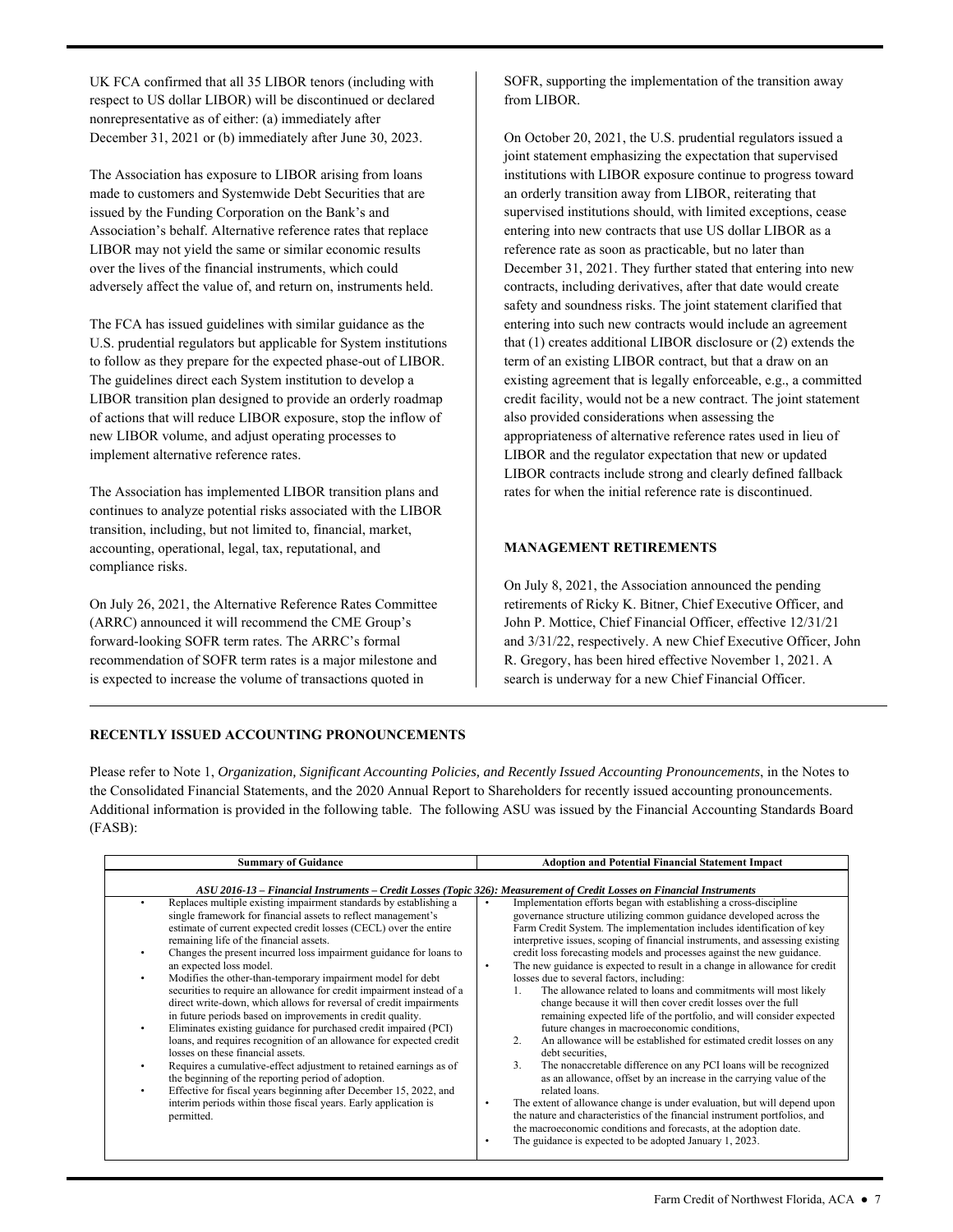*fl.com*. The Association prepares a quarterly report within 40 days after the end of each fiscal quarter, except that no report need be prepared for the fiscal quarter that coincides with the end of the fiscal year of the institution. **NOTE:** Shareholder investment in the Association is materially affected by the financial condition and results of operations of AgFirst Farm Credit Bank. Copies of AgFirst's annual and quarterly reports are available upon request free of charge by calling 1-800-845- 1745, ext. 2764, or writing Matthew Miller, AgFirst Farm Credit Bank, P.O. Box 1499, Columbia, SC 29202. Information concerning AgFirst Farm Credit Bank can also be obtained at their website, *<www.agfirst.com>*. Copies of the Association's annual and quarterly reports are also available upon request free of charge by calling 850-526-4910 ext. 118, or writing John Mottice, Chief Financial Officer, Farm Credit of Northwest Florida, ACA, P.O. Box 7000, Marianna, FL 32447, or accessing the website, *[www.farmcredit-](www.farmcredit)*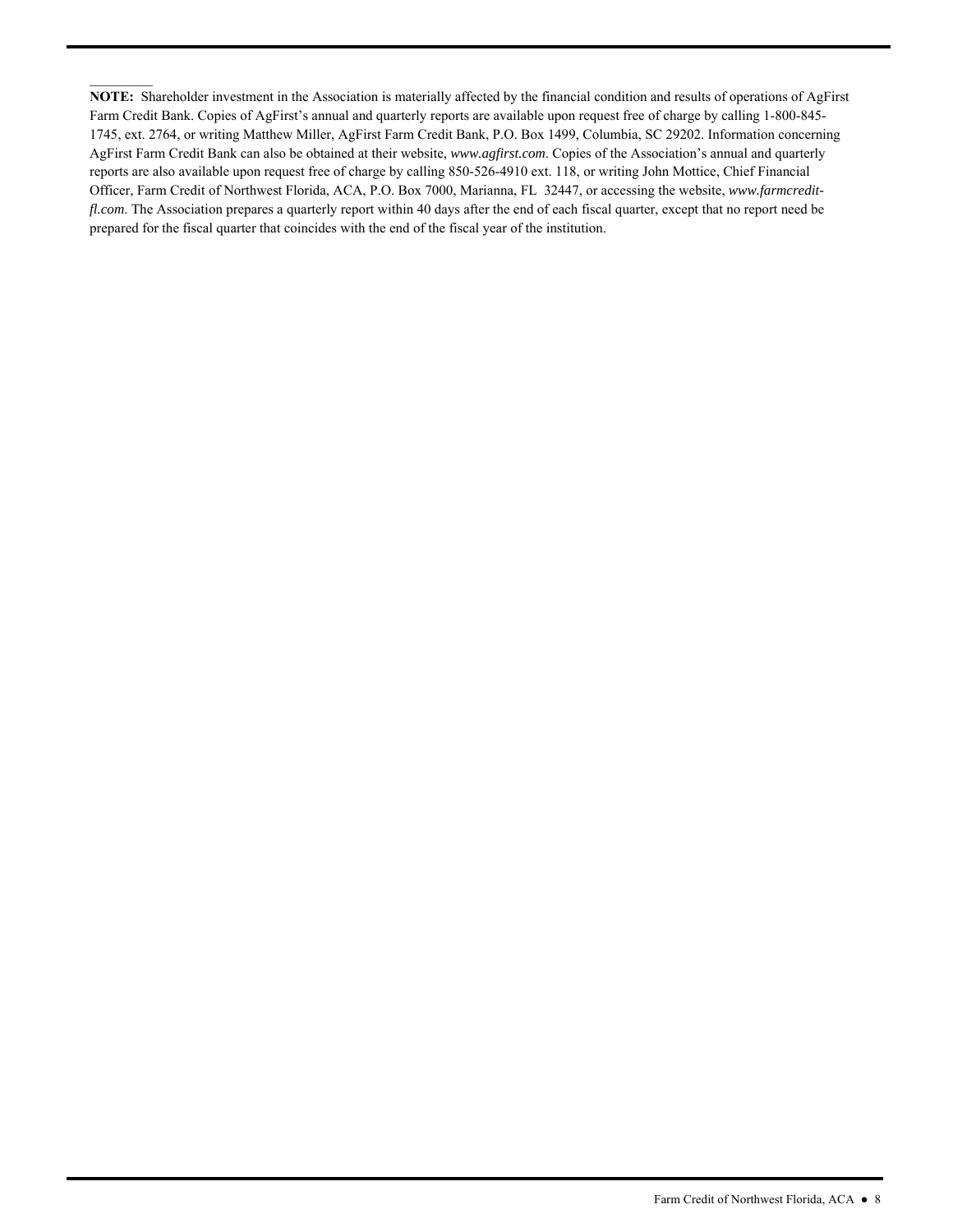# **Farm Credit of Northwest Florida, ACA Consolidated Balance Sheets**

| (dollars in thousands)                               | September 30, | December 31,<br>2020 |               |
|------------------------------------------------------|---------------|----------------------|---------------|
|                                                      |               | (unaudited)          | (audited)     |
| <b>Assets</b>                                        |               |                      |               |
| Loans                                                | \$            | 319,158              | \$<br>299,608 |
| Allowance for loan losses                            |               | (5,106)              | (4, 912)      |
| Net loans                                            |               | 314,052              | 294,696       |
| Loans held for sale                                  |               | 198                  | 362           |
| Accrued interest receivable                          |               | 2,372                | 2,268         |
| Equity investments in other Farm Credit institutions |               | 3,036                | 3,018         |
| Premises and equipment, net                          |               | 1,840                | 1,943         |
| Other property owned                                 |               | 191                  |               |
| Accounts receivable                                  |               | 1,765                | 4,373         |
| Other assets                                         |               | 126                  | 91            |
| Total assets                                         | S             | 323,580              | \$<br>306,751 |
| <b>Liabilities</b>                                   |               |                      |               |
| Notes payable to AgFirst Farm Credit Bank            | \$            | 231,751              | \$<br>213,221 |
| Accrued interest payable                             |               | 489                  | 471           |
| Patronage refunds payable                            |               | 41                   | 5,932         |
| Accounts payable                                     |               | 502                  | 322           |
| Advanced conditional payments                        |               | 158                  |               |
| Other liabilities                                    |               | 2,021                | 2,166         |
| Total liabilities                                    |               | 234,962              | 222,112       |
| Commitments and contingencies (Note 7)               |               |                      |               |
| <b>Members' Equity</b>                               |               |                      |               |
| Capital stock and participation certificates         |               | 1,369                | 1,274         |
| Retained earnings                                    |               |                      |               |
| Allocated                                            |               | 36,420               | 36,420        |
| Unallocated                                          |               | 50,829               | 46,945        |
| Total members' equity                                |               | 88,618               | 84,639        |
| Total liabilities and members' equity                | \$            | 323,580              | \$<br>306,751 |

*The accompanying notes are an integral part of these consolidated financial statements.*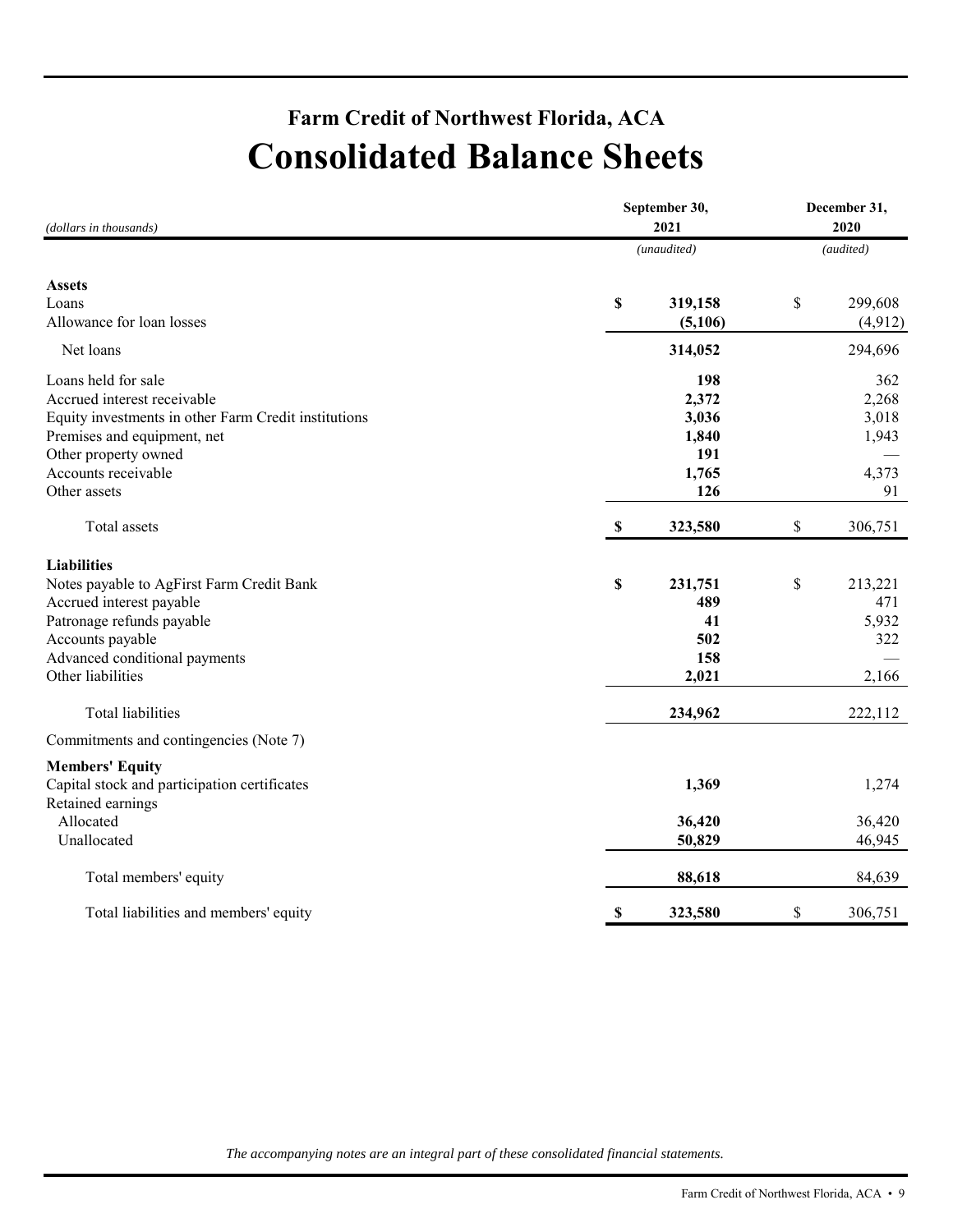# **Farm Credit of Northwest Florida, ACA Consolidated Statements of Comprehensive Income**

*(unaudited)* 

|                                                        |    | <b>For the Three Months</b><br>Ended September 30, |      | <b>For the Nine Months</b><br>Ended September 30, |    |        |      |        |  |
|--------------------------------------------------------|----|----------------------------------------------------|------|---------------------------------------------------|----|--------|------|--------|--|
| (dollars in thousands)                                 |    | 2021                                               |      | 2020                                              |    | 2021   |      | 2020   |  |
| <b>Interest Income</b>                                 |    |                                                    |      |                                                   |    |        |      |        |  |
| Loans                                                  | \$ | 3,783                                              | \$   | 3,520                                             | \$ | 10,891 | \$   | 10,846 |  |
| Other                                                  |    | 4                                                  |      | 3                                                 |    | 21     |      | 13     |  |
| Total interest income                                  |    | 3,787                                              |      | 3,523                                             |    | 10,912 |      | 10,859 |  |
| <b>Interest Expense</b>                                |    |                                                    |      |                                                   |    |        |      |        |  |
| Notes payable to AgFirst Farm Credit Bank              |    | 1,392                                              |      | 1,330                                             |    | 3,963  |      | 4,200  |  |
| Other                                                  |    |                                                    |      | 1                                                 |    | 1      |      | 7      |  |
| Total interest expense                                 |    | 1,392                                              |      | 1,331                                             |    | 3,964  |      | 4,207  |  |
| Net interest income                                    |    | 2,395                                              |      | 2,192                                             |    | 6,948  |      | 6,652  |  |
| Provision for loan losses                              |    |                                                    |      |                                                   |    |        |      |        |  |
| Net interest income after provision for loan losses    |    | 2,395                                              |      | 2,192                                             |    | 6,948  |      | 6,652  |  |
| <b>Noninterest Income</b>                              |    |                                                    |      |                                                   |    |        |      |        |  |
| Loan fees                                              |    | 13                                                 |      | 18                                                |    | 79     |      | 101    |  |
| Fees for financially related services                  |    |                                                    |      |                                                   |    | 6      |      |        |  |
| Patronage refunds from other Farm Credit institutions  |    | 591                                                |      | 475                                               |    | 1,742  |      | 1,433  |  |
| Gains (losses) on sales of rural home loans, net       |    | <b>110</b>                                         |      | 31                                                |    | 309    |      | 221    |  |
| Gains (losses) on sales of premises and equipment, net |    | 24                                                 |      |                                                   |    | 24     |      | (1)    |  |
| Gains (losses) on other transactions                   |    | 6                                                  |      |                                                   |    | 24     |      | (9)    |  |
| Insurance Fund refunds                                 |    |                                                    |      |                                                   |    |        |      | 49     |  |
| Other noninterest income                               |    | 14                                                 |      | 18                                                |    | 40     |      | 50     |  |
| Total noninterest income                               |    | 758                                                |      | 542                                               |    | 2,224  |      | 1,844  |  |
| <b>Noninterest Expense</b>                             |    |                                                    |      |                                                   |    |        |      |        |  |
| Salaries and employee benefits                         |    | 1,191                                              |      | 1,199                                             |    | 3,669  |      | 3,518  |  |
| Occupancy and equipment                                |    | 58                                                 |      | 60                                                |    | 182    |      | 194    |  |
| Insurance Fund premiums                                |    | 90                                                 |      | 54                                                |    | 258    |      | 130    |  |
| (Gains) losses on other property owned, net            |    | 2                                                  |      | (1)                                               |    |        |      |        |  |
| Other operating expenses                               |    | 438                                                |      | 349                                               |    | 1,178  |      | 1,043  |  |
| Total noninterest expense                              |    | 1,779                                              |      | 1,661                                             |    | 5,288  |      | 4,886  |  |
| Net income                                             | S  | 1,374                                              | $\$$ | 1,073                                             | \$ | 3,884  | \$   | 3,610  |  |
| Other comprehensive income                             |    |                                                    |      |                                                   |    |        |      |        |  |
| <b>Comprehensive income</b>                            | \$ | 1,374                                              | $\$$ | 1,073                                             | \$ | 3,884  | $\$$ | 3,610  |  |

*The accompanying notes are an integral part of these consolidated financial statements.*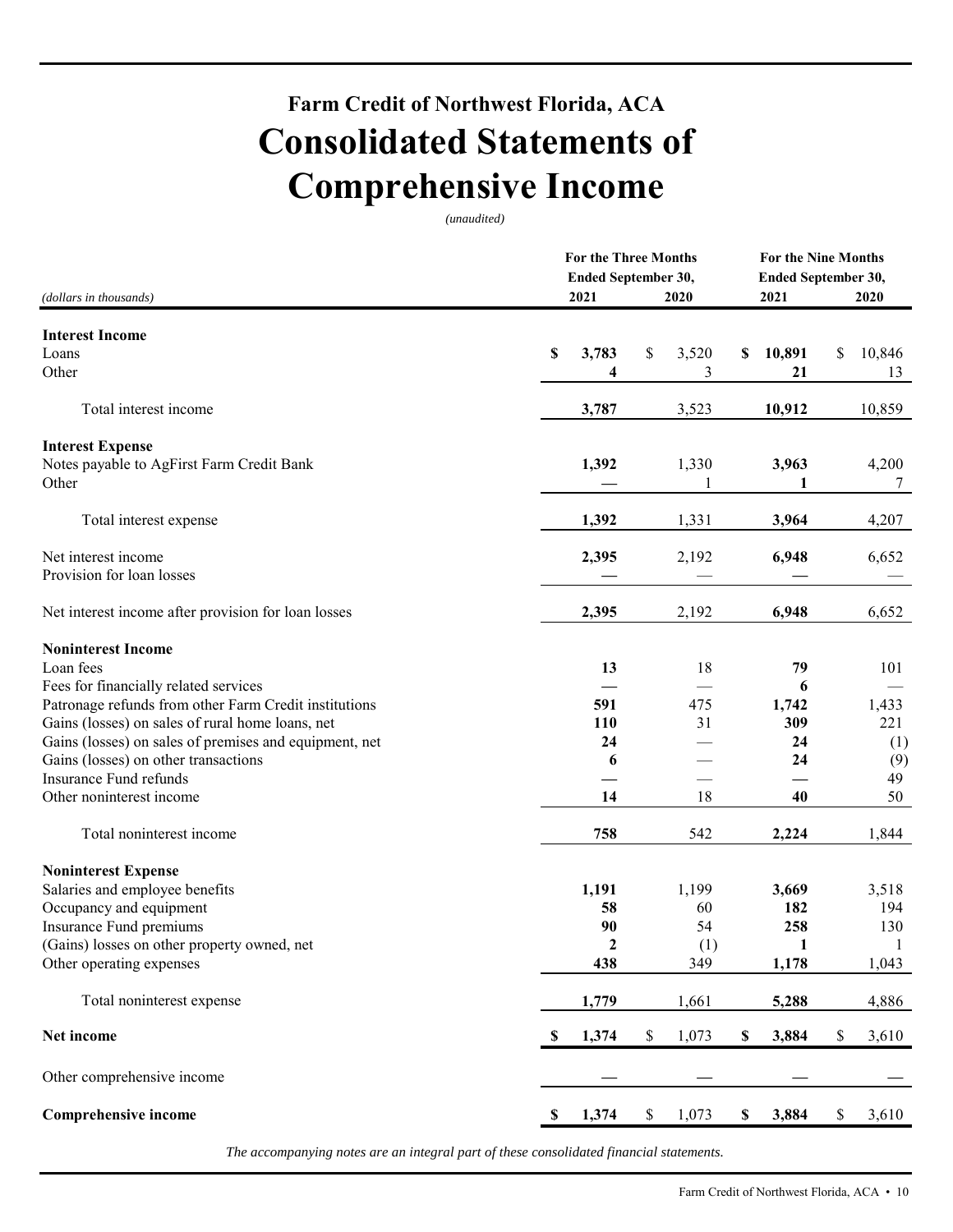# **Farm Credit of Northwest Florida, ACA Consolidated Statements of Changes in Members' Equity**

*(unaudited)* 

|                                      | Capital<br><b>Stock and</b> |                                      | <b>Retained Earnings</b> |                  |    | Total              |                           |        |  |
|--------------------------------------|-----------------------------|--------------------------------------|--------------------------|------------------|----|--------------------|---------------------------|--------|--|
| (dollars in thousands)               |                             | Participation<br><b>Certificates</b> |                          | <b>Allocated</b> |    | <b>Unallocated</b> | Members'<br><b>Equity</b> |        |  |
| Balance at December 31, 2019         | \$                          | 1,132                                | S.                       | 37,244           | \$ | 45,599             | \$                        | 83,975 |  |
| Comprehensive income                 |                             |                                      |                          |                  |    | 3,610              |                           | 3,610  |  |
| Capital stock/participation          |                             |                                      |                          |                  |    |                    |                           |        |  |
| certificates issued/(retired), net   |                             | 95                                   |                          |                  |    |                    |                           | 95     |  |
| Retained earnings retired            |                             |                                      |                          | (824)            |    |                    |                           | (824)  |  |
| Balance at September 30, 2020        |                             | 1,227                                | S                        | 36,420           | S  | 49,209             | \$                        | 86,856 |  |
| <b>Balance at December 31, 2020</b>  | \$                          | 1,274                                | S                        | 36,420           | S  | 46,945             | \$                        | 84,639 |  |
| Comprehensive income                 |                             |                                      |                          |                  |    | 3,884              |                           | 3,884  |  |
| Capital stock/participation          |                             |                                      |                          |                  |    |                    |                           |        |  |
| certificates issued/(retired), net   |                             | 95                                   |                          |                  |    |                    |                           | 95     |  |
| <b>Balance at September 30, 2021</b> | S                           | 1,369                                | S                        | 36,420           | S  | 50,829             | S                         | 88,618 |  |

*The accompanying notes are an integral part of these consolidated financial statements.*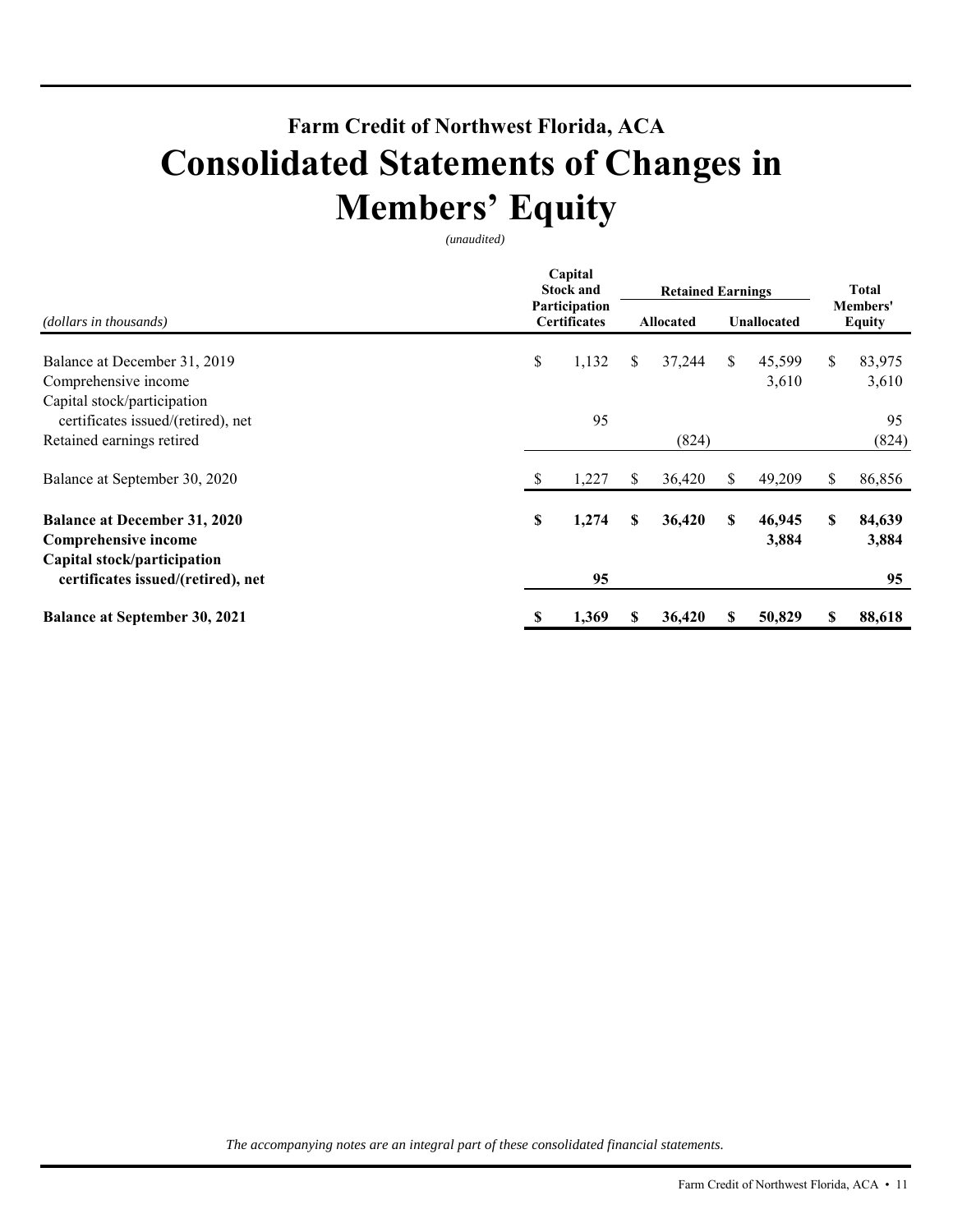# *Farm Credit of Northwest Florida, ACA*  **Notes to the Consolidated Financial Statements**

*(dollars in thousands, except as noted) (unaudited)* 

# **Note 1 — Organization, Significant Accounting Policies, and Recently Issued Accounting Pronouncements**

### *Organization*

The accompanying financial statements include the accounts of Farm Credit of Northwest Florida, ACA and its Production Credit Association (PCA) and Federal Land Credit Association (FLCA) subsidiaries (collectively, the Association). A description of the organization and operations, the significant accounting policies followed, and the financial condition and results of operations for the Association as of and for the year ended December 31, 2020, are contained in the 2020 Annual Report to Shareholders. These unaudited interim consolidated financial statements should be read in conjunction with the latest Annual Report to Shareholders.

### *Basis of Presentation*

In the opinion of management, the accompanying consolidated financial statements contain all adjustments necessary for a fair statement of results for the periods presented. These adjustments are of a normal recurring nature, unless otherwise disclosed.

Certain amounts in the prior period's consolidated financial statements may have been reclassified to conform to the current period presentation. Such reclassifications had no effect on the prior period net income or total capital as previously reported.

 The results of any interim period are not necessarily indicative of those to be expected for a full year.

# *Significant Accounting Policies*

 The Association's accounting and reporting policies conform financial statements in conformity with GAAP, management market liquidity, real estate prices, etc.) that affect the reported with U.S. generally accepted accounting principles (GAAP) and practices in the financial services industry. To prepare the must make estimates based on assumptions about future economic and market conditions (for example, unemployment, amounts of assets and liabilities at the date of the financial statements, income and expenses during the reporting period, and the related disclosures. Although these estimates contemplate current conditions and expectations of change in the future, it is reasonably possible that actual conditions may be different than anticipated, which could materially affect results of operations and financial condition.

 Management has made significant estimates in several areas, including loans and allowance for loan losses (Note 2, *Loans* 

 *and Allowance for Loan Losses*), investment securities and other-than-temporary impairment (Note 3, *Investments*), and financial instruments (Note 5, *Fair Value Measurement*). Actual results could differ from those estimates.

For further details of significant accounting policies, see Note 2, *Summary of Significant Accounting Policies*, from the latest Annual Report.

### *Accounting Standards Updates (ASUs) Issued During the Period and Applicable to the Association*

There were no applicable Updates issued by the Financial Accounting Standards Board (FASB) during the period.

# *ASUs Pending Effective Date*

 For a detailed description of the ASUs below, see the latest Annual Report.

Potential effects of ASUs issued in previous periods:

 subsequent clarifying guidance issued, is intended to companies that are not SEC filers, it will take effect for any possible effects the guidance may have on the In June 2016, the FASB issued ASU 2016-13 Financial Instruments—Credit Losses (Topic 326): Measurement of Credit Losses on Financial Instruments. This Update, and improve financial reporting by requiring timelier recording of credit losses on financial instruments. It requires an organization to measure all expected credit losses for financial assets held at the reporting date through the life of the financial instrument. Financial institutions and other organizations will use forwardlooking information to estimate their credit losses. Additionally, the ASU amends the accounting for credit losses on available-for-sale debt securities and purchased financial assets with credit deterioration. For public fiscal years beginning after December 15, 2022, and interim periods within those fiscal years. Evaluation of statements of financial condition and results of operations is in progress.

### *Accounting Standards Effective During the Period*

 There were no changes in the accounting principles applied from the latest Annual Report, other than any discussed below.

 No recently adopted accounting guidance issued by the FASB had a significant effect on the current period reporting.

 In October 2020, the FASB issued ASU 2020-10 Codification Improvements. The amendments represent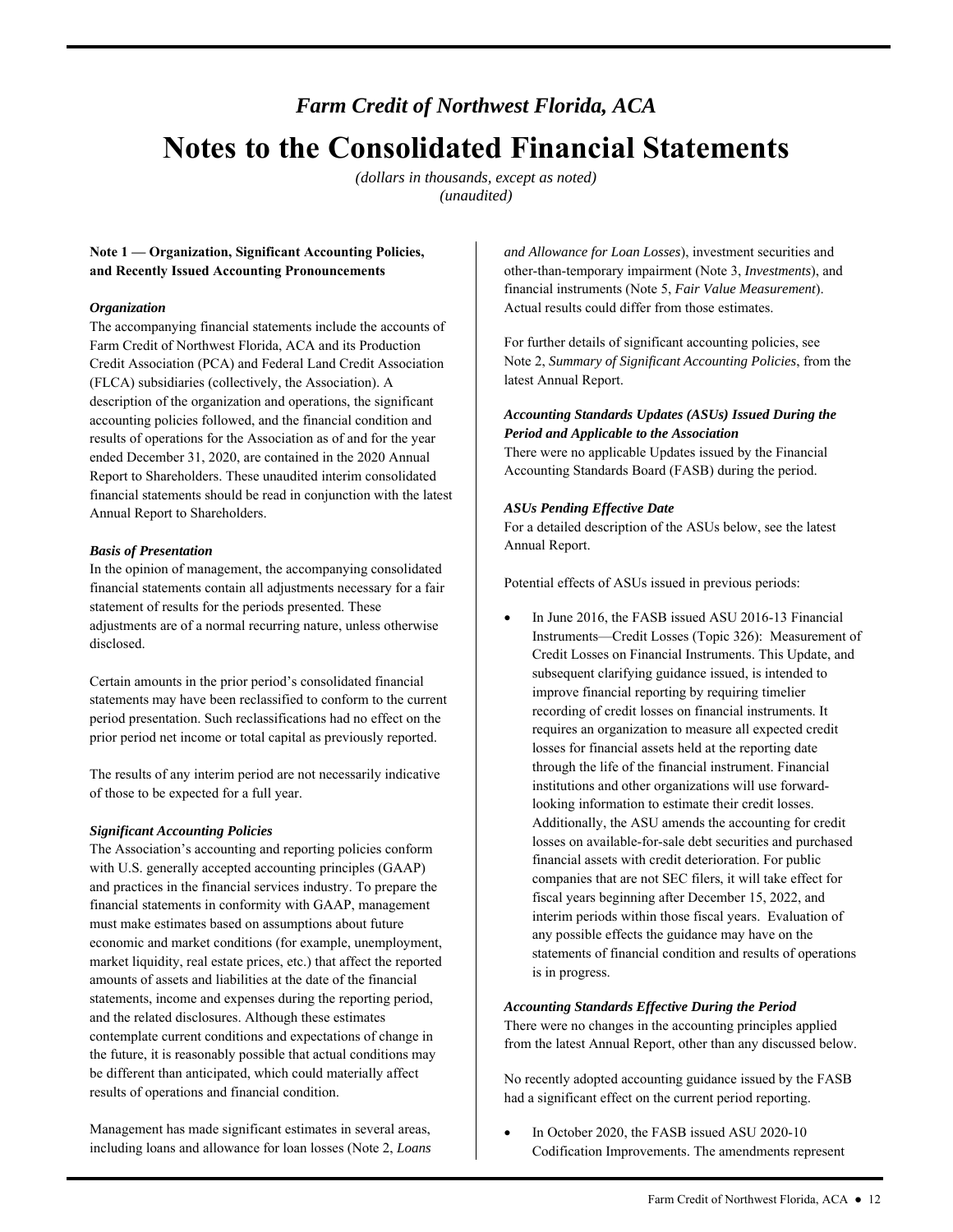the Codification that are not expected to have a significant effect on current accounting practice or create a significant references several disclosure requirements from Section Income Taxes, Foreign Currency, Imputation of Interest, Not For Profits and Real Estate Projects. The amendments changes to clarify the Codification, correct unintended application of guidance, or make minor improvements to administrative cost to most entities. The Update moves or 45 - Other Presentation Matters to Section 50 - Disclosures. It also includes minor changes to other guidance such as Cash Balance Plans, Unusual or Infrequent Items, Transfers and Servicing, Guarantees, had no impact on the statements of financial condition and results of operations.

- and Topic 815. The amendments clarify certain settlement of the forward contract or exercise of the purchased option, would be accounted for under the equity method of accounting or the fair value option in reducing diversity in practice and increasing comparability business entities, the amendments are effective for fiscal condition and results of operations. In January 2020, the FASB issued ASU 2020-01 Investments—Equity Securities (Topic 321), Investments—Equity Method and Joint Ventures (Topic 323), and Derivatives and Hedging (Topic 815): Clarifying the Interactions between Topic 321, Topic 323, interactions between the guidance on accounting for certain equity securities under Topic 321, the guidance on accounting for investments under the equity method in Topic 323, and the guidance in Topic 815. The Update could change how an entity accounts for an equity security under the measurement alternative or a forward contract or purchased option to purchase securities that, upon accordance with Topic 825, Financial Instruments. The amendments are intended to improve current GAAP by of the accounting for these interactions. For public years beginning after December 15, 2020, and interim periods within those fiscal years. Adoption of this guidance had no effect on the statements of financial
- In December 2019, the FASB issued ASU 2019-12 Income Taxes (Topic 740): Simplifying the Accounting for Income Taxes. The amendments simplify the accounting for income taxes by removing the following exceptions:
	- tax allocation when there is a loss from continuing Exception to the incremental approach for intraperiod operations and income or a gain from other items (for example, discontinued operations or other comprehensive income),
	- Exception to the requirement to recognize a deferred tax liability for equity method investments when a foreign subsidiary becomes an equity method investment,
	- Exception to the ability not to recognize a deferred tax liability for a foreign subsidiary when a foreign equity method investment becomes a subsidiary, and

 date loss exceeds the anticipated loss for the year. Exception to the general methodology for calculating income taxes in an interim period when a year-to-

The amendments also simplify the accounting for income taxes by doing the following:

- similar tax) that is partially based on income as an Requiring that an entity recognize a franchise tax (or income-based tax and account for any incremental amount incurred as a non-income-based tax,
- Requiring that an entity evaluate when a step up in the tax basis of goodwill should be considered part of the business combination in which the book goodwill was originally recognized and when it should be considered a separate transaction,
- • Specifying that an entity is not required to allocate its separate financial statements; however, an entity may elect to do so (on an entity-by-entity basis) for a legal entity that is both not subject to tax and the consolidated amount of current and deferred tax expense to a legal entity that is not subject to tax in disregarded by the taxing authority,
- enacted change in tax laws or rates in the annual Requiring that an entity reflect the effect of an effective tax rate computation in the interim period that includes the enactment date, and
- Making minor codification improvements for income taxes related to employee stock ownership plans and investments in qualified affordable housing projects accounted for using the equity method.

For public business entities, the amendments in this Update are effective for fiscal years, and interim periods within those fiscal years, beginning after December 15, 2020. Adoption of this guidance did not have a material impact on the statements of financial condition and results of operations.

### **Note 2 — Loans and Allowance for Loan Losses**

 The Association maintains an allowance for loan losses at a probable and estimable losses inherent in the loan portfolio as from the latest Annual Report for further discussion. level considered adequate by management to provide for of the report date. The allowance for loan losses is increased through provisions for loan losses and loan recoveries and is decreased through loan charge-offs and allowance reversals. A review of individual loans in each respective portfolio is performed periodically to determine the appropriateness of risk ratings and to ensure loss exposure to the Association has been identified. See Note 3, *Loans and Allowance for Loan Losses*,

 Credit risk arises from the potential inability of an obligor to meet its repayment obligation. The Association manages credit risk associated with lending activities through an assessment of the credit risk profile of an individual obligor. The Association sets its own underwriting standards and lending policies that provide direction to loan officers and are approved by the Board of Directors.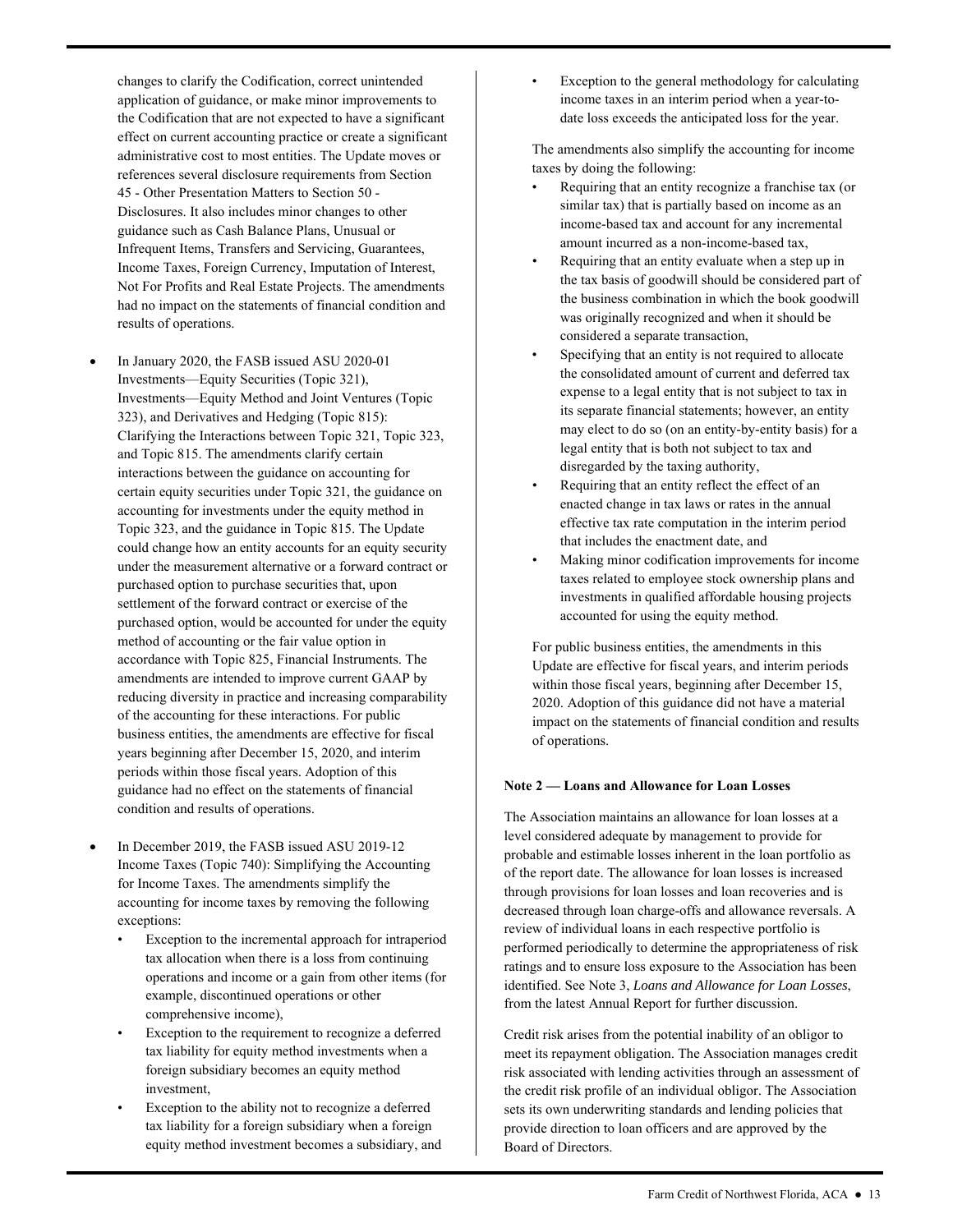A summary of loans outstanding at period end follows:

|                                  | September 30, 2021 |   | <b>December 31, 2020</b> |
|----------------------------------|--------------------|---|--------------------------|
| Real estate mortgage             | 225,061            | S | 217,004                  |
| Production and intermediate-term | 62.901             |   | 58,073                   |
| Loans to cooperatives            | 1.491              |   | 1,475                    |
| Processing and marketing         | 8,509              |   | 9,078                    |
| Farm-related business            | 4.835              |   | 3,706                    |
| Rural residential real estate    | 15,317             |   | 9,229                    |
| International                    | 1.044              |   | 1.043                    |
| Total loans                      | 319.158            |   | 299,608                  |
|                                  |                    |   |                          |

A substantial portion of the Association's lending activities is collateralized, and exposure to credit loss associated with lending activities is reduced accordingly.

 The Association may purchase or sell participation interests with other parties in order to diversify risk, manage loan volume, and comply with Farm Credit Administration (FCA) regulations. The following tables present the principal balance of participation loans at periods ended:

|                                  | <b>September 30, 2021</b>                                           |                         |  |        |                                    |                                  |                               |     |                                    |                                   |                               |                          |                                    |        |                               |        |  |
|----------------------------------|---------------------------------------------------------------------|-------------------------|--|--------|------------------------------------|----------------------------------|-------------------------------|-----|------------------------------------|-----------------------------------|-------------------------------|--------------------------|------------------------------------|--------|-------------------------------|--------|--|
|                                  |                                                                     | Within AgFirst District |  |        |                                    | <b>Within Farm Credit System</b> |                               |     |                                    | <b>Outside Farm Credit System</b> |                               |                          |                                    | Total  |                               |        |  |
|                                  | <b>Participations</b><br><b>Participations</b><br>Sold<br>Purchased |                         |  |        | <b>Participations</b><br>Purchased |                                  | <b>Participations</b><br>Sold |     | <b>Participations</b><br>Purchased |                                   | <b>Participations</b><br>Sold |                          | <b>Participations</b><br>Purchased |        | <b>Participations</b><br>Sold |        |  |
| Real estate mortgage             |                                                                     | 16.605                  |  | 50,906 |                                    | $\overline{\phantom{m}}$         |                               | 293 |                                    | 142                               |                               | $\overline{\phantom{0}}$ |                                    | 16.747 |                               | 51.199 |  |
| Production and intermediate-term |                                                                     | 3,097                   |  | 12.815 |                                    | 12                               |                               |     |                                    |                                   |                               | -                        |                                    | 3.109  |                               | 12,815 |  |
| Loans to cooperatives            |                                                                     | 1,493                   |  | -      |                                    |                                  |                               |     |                                    |                                   |                               | -                        |                                    | 1,493  |                               |        |  |
| Processing and marketing         |                                                                     | 8,318                   |  | -      |                                    | -                                |                               |     |                                    | $\overline{\phantom{0}}$          |                               | -                        |                                    | 8,318  |                               |        |  |
| Farm-related business            |                                                                     | 264                     |  |        |                                    |                                  |                               |     |                                    |                                   |                               |                          |                                    | 264    |                               |        |  |
| International                    |                                                                     | 1.045                   |  | -      |                                    |                                  |                               |     |                                    |                                   |                               | -                        |                                    | 1.045  |                               |        |  |
| Total                            |                                                                     | 30.822                  |  | 63.721 |                                    | $\bigcirc$                       |                               | 293 |                                    | 142                               |                               | $\overline{\phantom{0}}$ |                                    | 30.976 |                               | 64.014 |  |

|                                  |                                                             | <b>December 31, 2020</b> |                               |        |                                    |                          |  |     |                                   |                          |                               |                          |                                    |        |                               |        |                                    |  |                               |
|----------------------------------|-------------------------------------------------------------|--------------------------|-------------------------------|--------|------------------------------------|--------------------------|--|-----|-----------------------------------|--------------------------|-------------------------------|--------------------------|------------------------------------|--------|-------------------------------|--------|------------------------------------|--|-------------------------------|
|                                  | Within AgFirst District<br><b>Within Farm Credit System</b> |                          |                               |        |                                    |                          |  |     | <b>Outside Farm Credit System</b> |                          |                               |                          | Total                              |        |                               |        |                                    |  |                               |
|                                  | <b>Participations</b><br>Purchased                          |                          | <b>Participations</b><br>Sold |        | <b>Participations</b><br>Purchased |                          |  |     |                                   |                          | <b>Participations</b><br>Sold |                          | <b>Participations</b><br>Purchased |        | <b>Participations</b><br>Sold |        | <b>Participations</b><br>Purchased |  | <b>Participations</b><br>Sold |
| Real estate mortgage             |                                                             | 17.791                   |                               | 61.596 |                                    | $\overline{\phantom{m}}$ |  | 343 |                                   | 192                      |                               | $-$                      |                                    | 17.983 |                               | 61.939 |                                    |  |                               |
| Production and intermediate-term |                                                             | 3.146                    |                               | 10,238 |                                    |                          |  |     |                                   |                          |                               | $\overline{\phantom{0}}$ |                                    | 3.146  |                               | 10,238 |                                    |  |                               |
| Loans to cooperatives            |                                                             | 1,478                    |                               |        |                                    |                          |  |     |                                   |                          |                               | $\overline{\phantom{0}}$ |                                    | 1.478  |                               |        |                                    |  |                               |
| Processing and marketing         |                                                             | 8,951                    |                               |        |                                    |                          |  |     |                                   |                          |                               | -                        |                                    | 8,951  |                               |        |                                    |  |                               |
| Farm-related business            |                                                             | 264                      |                               |        |                                    |                          |  |     |                                   |                          |                               | -                        |                                    | 264    |                               |        |                                    |  |                               |
| International                    |                                                             | 1.045                    |                               | -      |                                    |                          |  | -   |                                   | $\overline{\phantom{0}}$ |                               | $\overline{\phantom{0}}$ |                                    | 1.045  |                               |        |                                    |  |                               |
| Total                            |                                                             | 32.675                   |                               | 71,834 |                                    | $\overline{\phantom{a}}$ |  | 343 |                                   | 192                      |                               | -                        |                                    | 32,867 |                               | 72,177 |                                    |  |                               |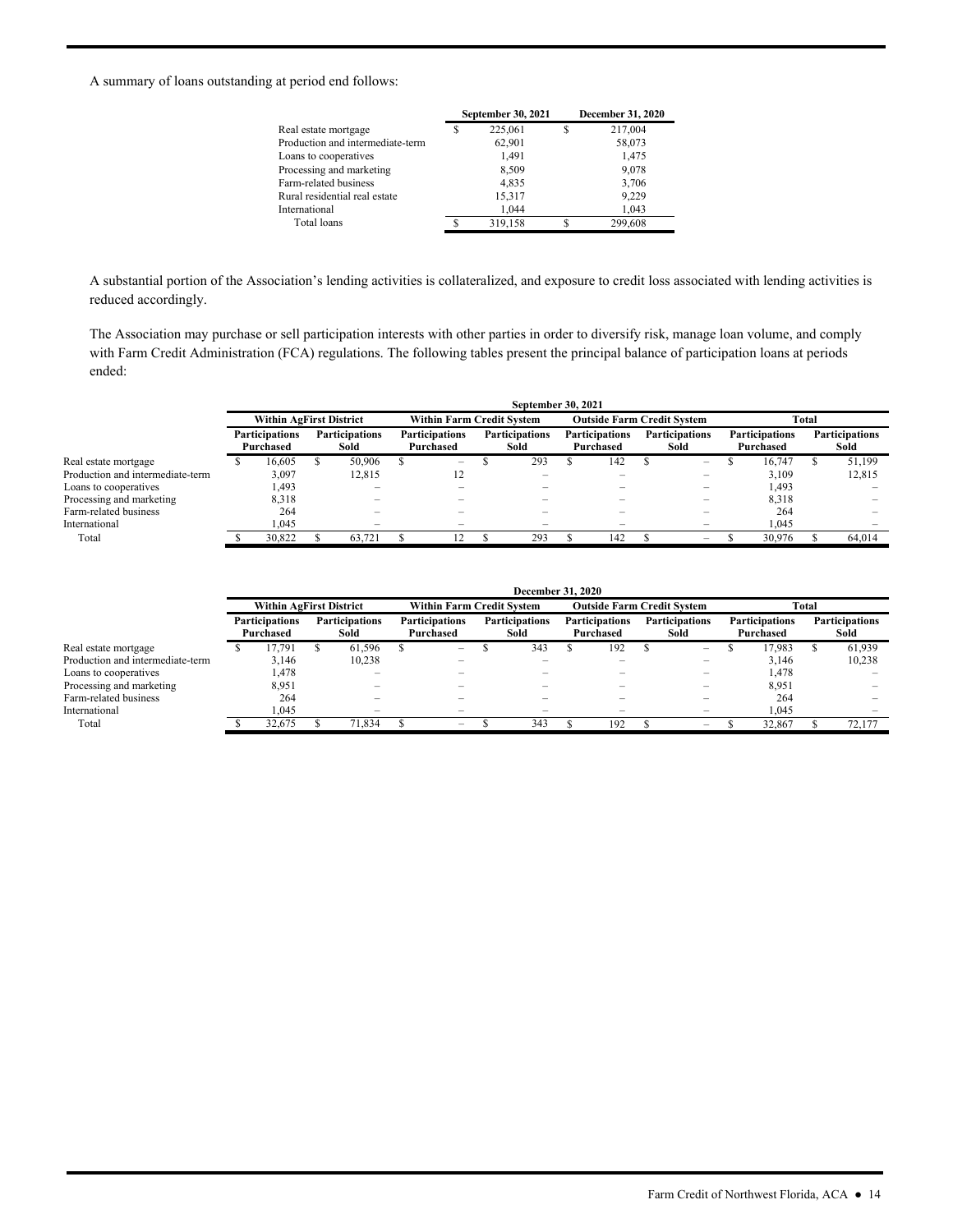discount, finance charges, or acquisition costs and may also reflect a previous direct write-down of the investment. The recorded investment in a receivable is the face amount increased or decreased by applicable accrued interest, unamortized premium,

The following table shows the recorded investment of loans, classified under the FCA Uniform Loan Classification System, as a percentage of the recorded investment of total loans by loan type as of:

|                                   | September 30, 2021 | December 31, 2020 |                                | September 30, 2021 | <b>December 31, 2020</b> |
|-----------------------------------|--------------------|-------------------|--------------------------------|--------------------|--------------------------|
| Real estate mortgage:             |                    |                   | <b>Farm-related business:</b>  |                    |                          |
| Acceptable                        | 95.48%             | 96.58%            | Acceptable                     | 79.16%             | 70.69%                   |
| <b>OAEM</b>                       | 3.71               | 2.16              | <b>OAEM</b>                    |                    |                          |
| Substandard/doubtful/loss         | 0.81               | 1.26              | Substandard/doubtful/loss      | 20.84              | 29.31                    |
|                                   | 100.00%            | 100.00%           |                                | 100.00%            | 100.00%                  |
| Production and intermediate-term: |                    |                   | Rural residential real estate: |                    |                          |
| Acceptable                        | 97.17%             | 97.28%            | Acceptable                     | 99.54%             | 99.09%                   |
| <b>OAEM</b>                       | 1.39               | 1.07              | <b>OAEM</b>                    |                    | 0.05                     |
| Substandard/doubtful/loss         | 1.44               | 1.65              | Substandard/doubtful/loss      | 0.46               | 0.86                     |
|                                   | 100.00%            | 100.00%           |                                | 100.00%            | 100.00%                  |
| Loans to cooperatives:            |                    |                   | International:                 |                    |                          |
| Acceptable                        | 100.00%            | 100.00%           | Acceptable                     | 100.00%            | 100.00%                  |
| <b>OAEM</b>                       |                    |                   | <b>OAEM</b>                    |                    |                          |
| Substandard/doubtful/loss         |                    |                   | Substandard/doubtful/loss      |                    |                          |
|                                   | 100.00%            | 100.00%           |                                | 100.00%            | 100.00%                  |
| Processing and marketing:         |                    |                   | <b>Total loans:</b>            |                    |                          |
| Acceptable                        | 100.00%            | 100.00%           | Acceptable                     | 95.92%             | 96.60%                   |
| <b>OAEM</b>                       |                    |                   | <b>OAEM</b>                    | 2.89               | 1.78                     |
| Substandard/doubtful/loss         | -                  |                   | Substandard/doubtful/loss      | 1.19               | 1.62                     |
|                                   | 100.00%            | 100.00%           |                                | 100.00%            | 100.00%                  |

The following tables provide an aging analysis of the recorded investment of past due loans as of:

|                                  |                                       |                                    |   | September 30, 2021    |                                                                       |                    |         |  |
|----------------------------------|---------------------------------------|------------------------------------|---|-----------------------|-----------------------------------------------------------------------|--------------------|---------|--|
|                                  | 30 Through 89<br><b>Davs Past Due</b> | 90 Days or More<br><b>Past Due</b> |   | <b>Total Past Due</b> | <b>Not Past Due or</b><br><b>Less Than 30</b><br><b>Davs Past Due</b> | <b>Total Loans</b> |         |  |
| Real estate mortgage             |                                       | 142                                | S | 142                   | 226,618                                                               | S                  | 226,760 |  |
| Production and intermediate-term | 487                                   | 209                                |   | 696                   | 62,783                                                                |                    | 63,479  |  |
| Loans to cooperatives            |                                       |                                    |   |                       | 1.492                                                                 |                    | 1,492   |  |
| Processing and marketing         |                                       |                                    |   |                       | 8.527                                                                 |                    | 8,527   |  |
| Farm-related business            |                                       |                                    |   |                       | 4.854                                                                 |                    | 4,854   |  |
| Rural residential real estate    | 53                                    |                                    |   | 53                    | 15,321                                                                |                    | 15,374  |  |
| International                    |                                       |                                    |   |                       | 1.044                                                                 |                    | 1,044   |  |
| Total                            | 540                                   | 351                                |   | 891                   | 320,639                                                               |                    | 321.530 |  |

|                                  |                                       |    |   |                                    |   | December 31, 2020     |    |                                                                       |                    |         |
|----------------------------------|---------------------------------------|----|---|------------------------------------|---|-----------------------|----|-----------------------------------------------------------------------|--------------------|---------|
|                                  | 30 Through 89<br><b>Days Past Due</b> |    |   | 90 Days or More<br><b>Past Due</b> |   | <b>Total Past Due</b> |    | <b>Not Past Due or</b><br><b>Less Than 30</b><br><b>Days Past Due</b> | <b>Total Loans</b> |         |
| Real estate mortgage             |                                       | -  | S | 347                                | S | 347                   | S. | 218.428                                                               | S.                 | 218,775 |
| Production and intermediate-term |                                       | 65 |   | 236                                |   | 301                   |    | 58.214                                                                |                    | 58,515  |
| Loans to cooperatives            |                                       |    |   |                                    |   |                       |    | 1.476                                                                 |                    | 1,476   |
| Processing and marketing         |                                       |    |   |                                    |   |                       |    | 9.096                                                                 |                    | 9,096   |
| Farm-related business            |                                       |    |   |                                    |   |                       |    | 3.723                                                                 |                    | 3,723   |
| Rural residential real estate    |                                       |    |   |                                    |   |                       |    | 9.247                                                                 |                    | 9.247   |
| International                    |                                       |    |   |                                    |   |                       |    | 1.044                                                                 |                    | 1.044   |
| Total                            |                                       | 65 | х | 583                                |   | 648                   |    | 301.228                                                               |                    | 301,876 |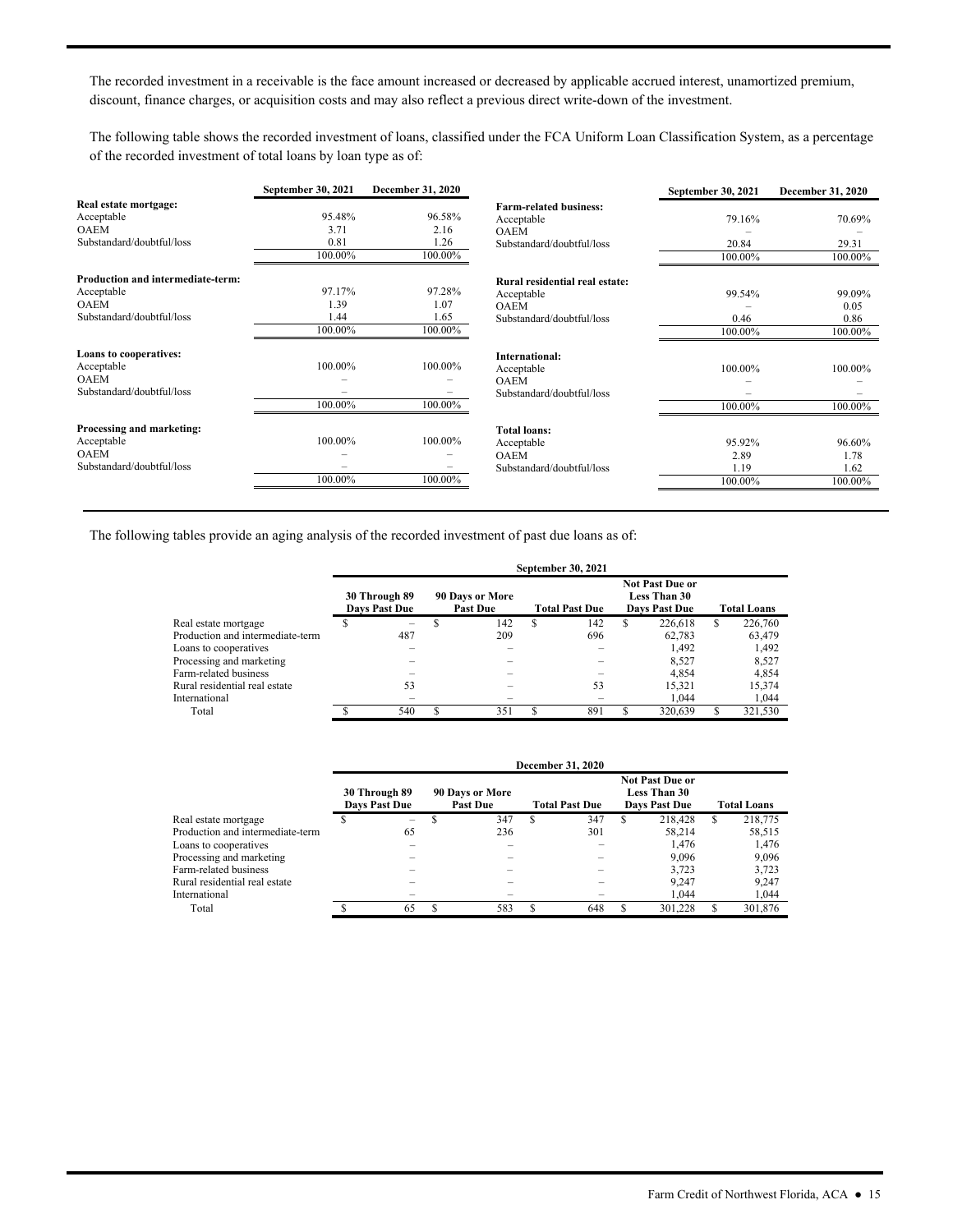Nonperforming assets (including related accrued interest as applicable) and related credit quality statistics at period end were as follows:

|                                                                                                        |    | <b>September 30, 2021</b> |    | December 31, 2020 |
|--------------------------------------------------------------------------------------------------------|----|---------------------------|----|-------------------|
| <b>Nonaccrual loans:</b>                                                                               |    |                           |    |                   |
| Real estate mortgage                                                                                   | S  | 342                       | S  | 509               |
| Production and intermediate-term                                                                       |    | 313                       |    | 722               |
| Rural residential real estate                                                                          |    | 30                        |    | 35                |
| Total                                                                                                  |    | 685                       | S  | 1,266             |
| <b>Accruing restructured loans:</b>                                                                    |    |                           |    |                   |
| Real estate mortgage                                                                                   | \$ | 1,532                     | S  | 1,583             |
| Production and intermediate-term                                                                       |    | 125                       |    | 130               |
| Total                                                                                                  |    | 1,657                     | S  | 1,713             |
| Accruing loans 90 days or more past due:                                                               |    |                           |    |                   |
| Production and intermediate-term                                                                       | S  | 3                         | \$ |                   |
| Total                                                                                                  |    | 3                         | Ŝ  |                   |
| Total nonperforming loans                                                                              | \$ | 2,345                     | S  | 2,979             |
| Other property owned                                                                                   |    | 191                       |    |                   |
| Total nonperforming assets                                                                             |    | 2,536                     | S  | 2,979             |
| Nonaccrual loans as a percentage of total loans<br>Nonperforming assets as a percentage of total loans |    | 0.21%                     |    | 0.42%             |
| and other property owned                                                                               |    | 0.79%                     |    | 0.99%             |
| Nonperforming assets as a percentage of capital                                                        |    | 2.86%                     |    | 3.52%             |

 which it is probable that all principal and interest will not be collected according to the contractual terms of the loan. The following table presents information related to the recorded investment of impaired loans at period end. Impaired loans are loans for

|                                      |   | September 30, 2021 | <b>December 31, 2020</b> |
|--------------------------------------|---|--------------------|--------------------------|
| Impaired nonaccrual loans:           |   |                    |                          |
| Current as to principal and interest | S | 336                | 675                      |
| Past due                             |   | 349                | 591                      |
| Total                                |   | 685                | 1,266                    |
| <b>Impaired accrual loans:</b>       |   |                    |                          |
| Restructured                         |   | 1,657              | 1,713                    |
| 90 days or more past due             |   |                    |                          |
| Total                                |   | 1,660              | 1.713                    |
| Total impaired loans                 |   | 2,345              | 2,979                    |
| Additional commitments to lend       |   |                    |                          |
|                                      |   |                    |                          |

The following tables present additional impaired loan information at period end. Unpaid principal balance represents the contractual principal balance of the loan.

|                                              |    |                        |   | September 30, 2021                    |     |                             |     | <b>Three Months Ended</b><br>September 30, 2021 |   |                                                                  |   | <b>Nine Months Ended</b><br>September 30, 2021 |     |                                                                         |
|----------------------------------------------|----|------------------------|---|---------------------------------------|-----|-----------------------------|-----|-------------------------------------------------|---|------------------------------------------------------------------|---|------------------------------------------------|-----|-------------------------------------------------------------------------|
| <b>Impaired loans:</b>                       |    | Recorded<br>Investment |   | Unpaid<br>Principal<br><b>Balance</b> |     | <b>Related</b><br>Allowance |     | Average<br>Impaired<br>Loans                    |   | <b>Interest Income</b><br>Recognized on<br><b>Impaired Loans</b> |   | Average<br>Impaired<br>Loans                   |     | <b>Interest Income</b><br><b>Recognized on</b><br><b>Impaired Loans</b> |
| With a related allowance for credit losses:  |    |                        |   |                                       |     |                             |     |                                                 |   |                                                                  |   |                                                |     |                                                                         |
| Real estate mortgage                         | S  | 142                    | S | 193                                   | \$. | 11                          | \$. | 156                                             | S |                                                                  | S | 171                                            | -S  | 11                                                                      |
| Production and intermediate-term             |    | 264                    |   | 279                                   |     | 62                          |     | 289                                             |   | 13                                                               |   | 316                                            |     | 20                                                                      |
| Total                                        |    | 406                    |   | 472                                   |     | 73                          |     | 445                                             |   | 20                                                               |   | 487                                            |     | 31                                                                      |
| With no related allowance for credit losses: |    |                        |   |                                       |     |                             |     |                                                 |   |                                                                  |   |                                                |     |                                                                         |
| Real estate mortgage                         | S  | 1,732                  | S | 1,801                                 | S   |                             | S   | 1,897                                           | S | 84                                                               | S | 2,077                                          | \$. | 131                                                                     |
| Production and intermediate-term             |    | 177                    |   | 194                                   |     |                             |     | 194                                             |   |                                                                  |   | 213                                            |     | 14                                                                      |
| Rural residential real estate                |    | 30                     |   | 71                                    |     |                             |     | 32                                              |   |                                                                  |   | 36                                             |     |                                                                         |
| Total                                        |    | 1,939                  |   | 2,066                                 |     |                             |     | 2,123                                           |   | 94                                                               |   | 2,326                                          |     | 147                                                                     |
| Total impaired loans:                        |    |                        |   |                                       |     |                             |     |                                                 |   |                                                                  |   |                                                |     |                                                                         |
| Real estate mortgage                         | S. | 1,874                  | S | 1,994                                 | S   | 11                          | S   | 2,053                                           | S | 91                                                               | S | 2,248                                          | -S  | 142                                                                     |
| Production and intermediate-term             |    | 441                    |   | 473                                   |     | 62                          |     | 483                                             |   | 21                                                               |   | 529                                            |     | 34                                                                      |
| Rural residential real estate                |    | 30                     |   | 71                                    |     | -                           |     | 32                                              |   |                                                                  |   | 36                                             |     | 2                                                                       |
| Total                                        |    | 2,345                  |   | 2,538                                 |     | 73                          |     | 2,568                                           |   | 114                                                              |   | 2,813                                          |     | 178                                                                     |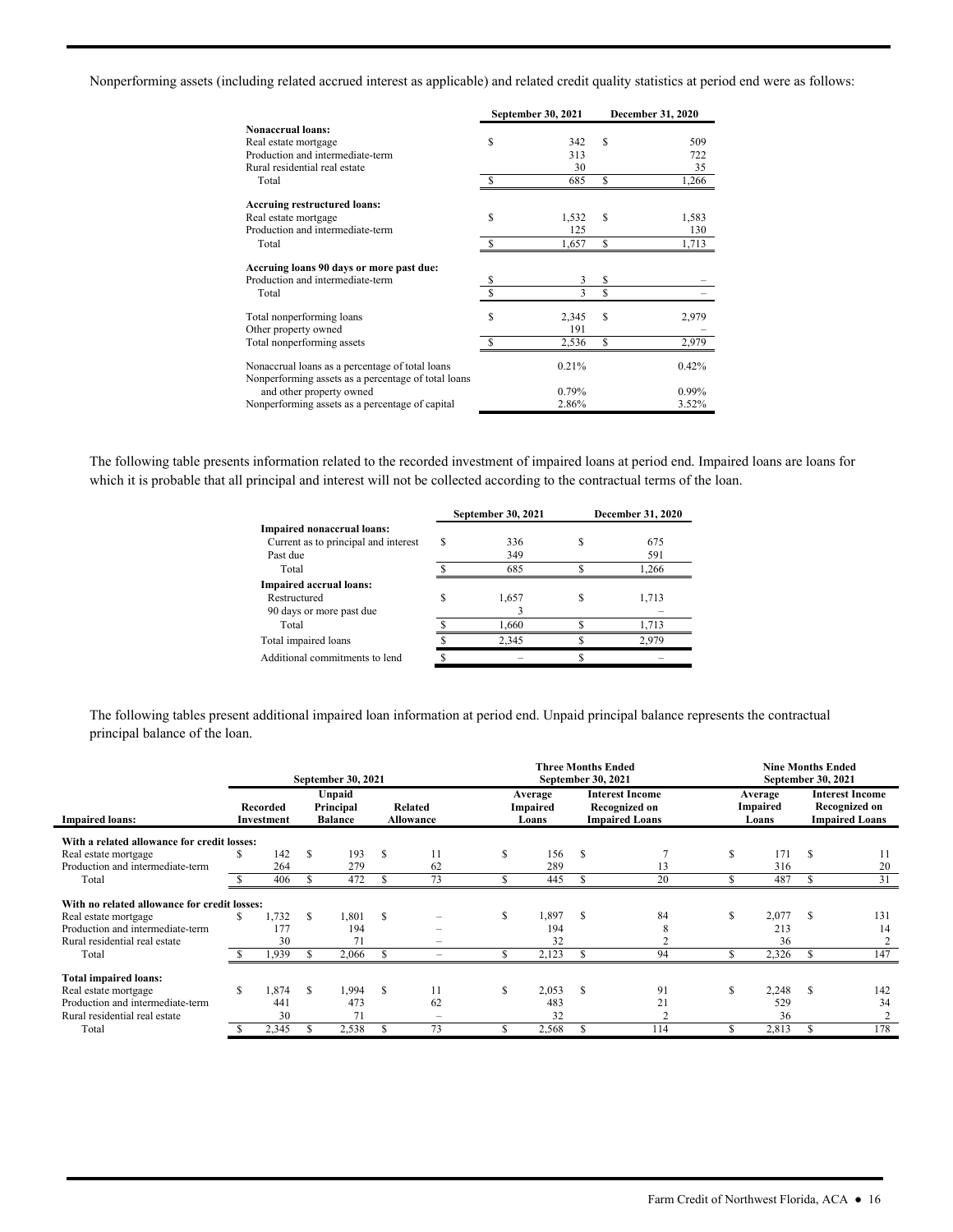|                                              |   |                        |     | December 31, 2020                     |    |                             | Year Ended December 31, 2020 |                              |     |                                                                  |  |  |
|----------------------------------------------|---|------------------------|-----|---------------------------------------|----|-----------------------------|------------------------------|------------------------------|-----|------------------------------------------------------------------|--|--|
| <b>Impaired loans:</b>                       |   | Recorded<br>Investment |     | Unpaid<br>Principal<br><b>Balance</b> |    | Related<br><b>Allowance</b> |                              | Average<br>Impaired<br>Loans |     | <b>Interest Income</b><br>Recognized on<br><b>Impaired Loans</b> |  |  |
| With a related allowance for credit losses:  |   |                        |     |                                       |    |                             |                              |                              |     |                                                                  |  |  |
| Real estate mortgage                         |   | 264                    | S   | 263                                   | S  | 83                          | S                            | 288                          | \$. | 21                                                               |  |  |
| Production and intermediate-term             |   | 369                    |     | 381                                   |    | 80                          |                              | 404                          |     | 30                                                               |  |  |
| Total                                        |   | 633                    | \$. | 644                                   | S  | 163                         |                              | 692                          | S   | 51                                                               |  |  |
| With no related allowance for credit losses: |   |                        |     |                                       |    |                             |                              |                              |     |                                                                  |  |  |
| Real estate mortgage                         | S | 1.828                  | S   | 1.878                                 | S  |                             | S                            | 2.000                        | S   | 147                                                              |  |  |
| Production and intermediate-term             |   | 483                    |     | 657                                   |    |                             |                              | 528                          |     | 38                                                               |  |  |
| Rural residential real estate                |   | 35                     |     | 72                                    |    |                             |                              | 38                           |     | 3                                                                |  |  |
| Total                                        |   | 2,346                  | S.  | 2,607                                 | \$ |                             |                              | 2,566                        | S   | 188                                                              |  |  |
| <b>Total impaired loans:</b>                 |   |                        |     |                                       |    |                             |                              |                              |     |                                                                  |  |  |
| Real estate mortgage                         | S | 2,092                  | £.  | 2,141                                 | S  | 83                          | S                            | 2,288                        | \$. | 168                                                              |  |  |
| Production and intermediate-term             |   | 852                    |     | 1,038                                 |    | 80                          |                              | 932                          |     | 68                                                               |  |  |
| Rural residential real estate                |   | 35                     |     | 72                                    |    |                             |                              | 38                           |     | 3                                                                |  |  |
| Total                                        |   | 2,979                  | S   | 3,251                                 | S  | 163                         | \$                           | 3,258                        | S   | 239                                                              |  |  |

A summary of changes in the allowance for loan losses and recorded investment in loans for each reporting period follows:

|                                                        |              | <b>Real Estate</b><br>Mortgage |               | <b>Production and</b><br>Intermediate-<br>term |              | Agribusiness*            |              | Communication            |               | Power and<br>Water/Waste<br><b>Disposal</b> |     | <b>Rural</b><br><b>Residential</b><br><b>Real Estate</b> |              | <b>International</b>     |              | <b>Total</b> |
|--------------------------------------------------------|--------------|--------------------------------|---------------|------------------------------------------------|--------------|--------------------------|--------------|--------------------------|---------------|---------------------------------------------|-----|----------------------------------------------------------|--------------|--------------------------|--------------|--------------|
| Activity related to the allowance for credit losses:   |              |                                |               |                                                |              |                          |              |                          |               |                                             |     |                                                          |              |                          |              |              |
| Balance at June 30, 2021                               | S            | 3,666                          | \$            | 1,013                                          | \$           | 234                      | \$           |                          | S             |                                             | \$  | 201                                                      | \$           | 17                       | \$           | 5,131        |
| Charge-offs                                            |              | (50)                           |               |                                                |              |                          |              |                          |               |                                             |     |                                                          |              |                          |              | (50)         |
| Recoveries                                             |              | 9                              |               | 16                                             |              |                          |              |                          |               |                                             |     | $\overline{\phantom{0}}$                                 |              |                          |              | 25           |
| Provision for loan losses                              |              | (28)                           |               | (20)                                           |              | $\overline{4}$           |              |                          |               |                                             |     | 44                                                       |              |                          |              |              |
| Balance at September 30, 2021                          | - \$         | 3,597                          | S             | 1.009                                          | \$           | 238                      | S            |                          | S             | $\equiv$                                    | \$. | 245                                                      | S            | 17                       | S            | 5,106        |
| Balance at December 31, 2020                           | S            | 3,561                          | <sup>\$</sup> | 948                                            | \$           | 235                      | \$           |                          | \$.           |                                             | Ŝ   | 151                                                      | S            | 17                       | S            | 4,912        |
| Charge-offs                                            |              | (50)                           |               | (17)                                           |              |                          |              |                          |               |                                             |     |                                                          |              |                          |              | (67)         |
| Recoveries                                             |              | 237                            |               | 23                                             |              | 1                        |              |                          |               |                                             |     | ÷                                                        |              |                          |              | 261          |
| Provision for loan losses                              |              | (151)                          |               | 55                                             |              | $\overline{2}$           |              |                          |               |                                             |     | 94                                                       |              |                          |              |              |
| Balance at September 30, 2021                          | \$           | 3,597                          | S             | 1,009                                          | \$           | 238                      | \$           | L                        | S             | $\overline{\phantom{0}}$                    | \$. | 245                                                      | S            | 17                       | S            | 5.106        |
| Balance at June 30, 2020                               | S            | 3,224                          | S             | 964                                            | S            | 209                      | S            |                          | S             | 19                                          | S   | 104                                                      | S            | 17                       | S            | 4,537        |
| Charge-offs                                            |              | $\qquad \qquad -$              |               | $\overline{\phantom{a}}$                       |              |                          |              |                          |               |                                             |     | $\overline{\phantom{0}}$                                 |              |                          |              |              |
| Recoveries                                             |              | 35                             |               | 20                                             |              |                          |              |                          |               |                                             |     | 67                                                       |              |                          |              | 122          |
| Provision for loan losses                              |              | 19                             |               | 29                                             |              | 2                        |              |                          |               |                                             |     | (50)                                                     |              |                          |              |              |
| Balance at September 30, 2020                          | \$           | 3,278                          | \$            | 1,013                                          | \$           | 211                      | S            | L.                       | $\mathcal{S}$ | 19                                          | \$. | 121                                                      | $\mathbb{S}$ | 17                       | S            | 4,659        |
| Balance at December 31, 2019                           | S            | 3,204                          | S             | 983                                            | \$           | 192                      | \$           | 21                       | \$            | 19                                          | \$  | 93                                                       | S            | 17                       | \$           | 4,529        |
| Charge-offs                                            |              | (1)                            |               | (29)                                           |              | $\overline{\phantom{0}}$ |              |                          |               |                                             |     | $\overline{\phantom{0}}$                                 |              |                          |              | (30)         |
| Recoveries                                             |              | 60                             |               | 27                                             |              | 6                        |              | $\overline{\phantom{a}}$ |               |                                             |     | 67                                                       |              |                          |              | 160          |
| Provision for loan losses                              |              | 15                             |               | 32                                             |              | 13                       |              | (21)                     |               |                                             |     | (39)                                                     |              |                          |              |              |
| Balance at September 30, 2020                          | \$           | 3,278                          | S             | 1.013                                          | \$.          | $\overline{211}$         | $\mathbf S$  |                          | \$.           | 19                                          | \$. | 121                                                      | \$.          | 17                       | $\mathbf S$  | 4,659        |
| Allowance on loans evaluated for impairment:           |              |                                |               |                                                |              |                          |              |                          |               |                                             |     |                                                          |              |                          |              |              |
| Individually                                           | \$           | 11                             | \$            | 62                                             | \$           |                          | \$           |                          | \$            |                                             | \$  | $\overline{\phantom{0}}$                                 | \$           | $\overline{\phantom{0}}$ | \$           | 73           |
| Collectively                                           |              | 3,586                          |               | 947                                            |              | 238                      |              |                          |               |                                             |     | 245                                                      |              | 17                       |              | 5,033        |
| Balance at September 30, 2021                          | $\mathbb{S}$ | 3,597                          | S             | 1.009                                          | $\mathbb{S}$ | 238                      | S            |                          | S             |                                             | S   | 245                                                      | S            | 17                       | S            | 5.106        |
| Individually                                           | \$           | 83                             | \$            | 80                                             | \$           | $\overline{\phantom{a}}$ | $\mathbb{S}$ |                          | \$            |                                             | \$  | $\overline{\phantom{a}}$                                 | $\mathbb{S}$ | $\equiv$                 | $\mathbf S$  | 163          |
| Collectively                                           |              | 3,478                          |               | 868                                            |              | 235                      |              |                          |               |                                             |     | 151                                                      |              | 17                       |              | 4,749        |
| Balance at December 31, 2020                           | \$           | 3,561                          | S             | 948                                            | \$           | 235                      | \$           |                          | S             |                                             | Ŝ   | 151                                                      | S            | 17                       | $\mathbb{S}$ | 4,912        |
| Recorded investment in loans evaluated for impairment: |              |                                |               |                                                |              |                          |              |                          |               |                                             |     |                                                          |              |                          |              |              |
| Individually                                           | S            | 1,874                          | \$            | 438                                            | \$           |                          | \$           |                          | \$            |                                             | \$  | 30                                                       | \$           |                          | \$           | 2,342        |
| Collectively                                           |              | 224,886                        |               | 63,041                                         |              | 14,873                   |              |                          |               |                                             |     | 15,344                                                   |              | 1,044                    |              | 319,188      |
| Balance at September 30, 2021                          | - \$         | 226,760                        | \$            | 63,479                                         | \$           | 14,873                   | \$           | $\overline{\phantom{0}}$ | \$            | $\overline{a}$                              | \$  | 15,374                                                   | \$           | 1,044                    | \$           | 321,530      |
| Individually                                           | S            | 2,092                          | <sup>\$</sup> | 852                                            | \$           |                          | \$           |                          | S             | $\overline{\phantom{0}}$                    | \$  | 35                                                       | S            | ÷.                       | S            | 2,979        |
| Collectively                                           |              | 216,683                        |               | 57,663                                         |              | 14,295                   |              |                          |               |                                             |     | 9,212                                                    |              | 1,044                    |              | 298,897      |
| Balance at December 31, 2020                           | \$           | 218,775                        | \$            | 58,515                                         | \$           | 14,295                   | S            |                          | $\mathbf S$   | $\overline{a}$                              | \$  | 9,247                                                    | \$           | 1,044                    | \$           | 301,876      |

*\*Includes the loan types: Loans to cooperatives, Processing and marketing, and Farm-related business.*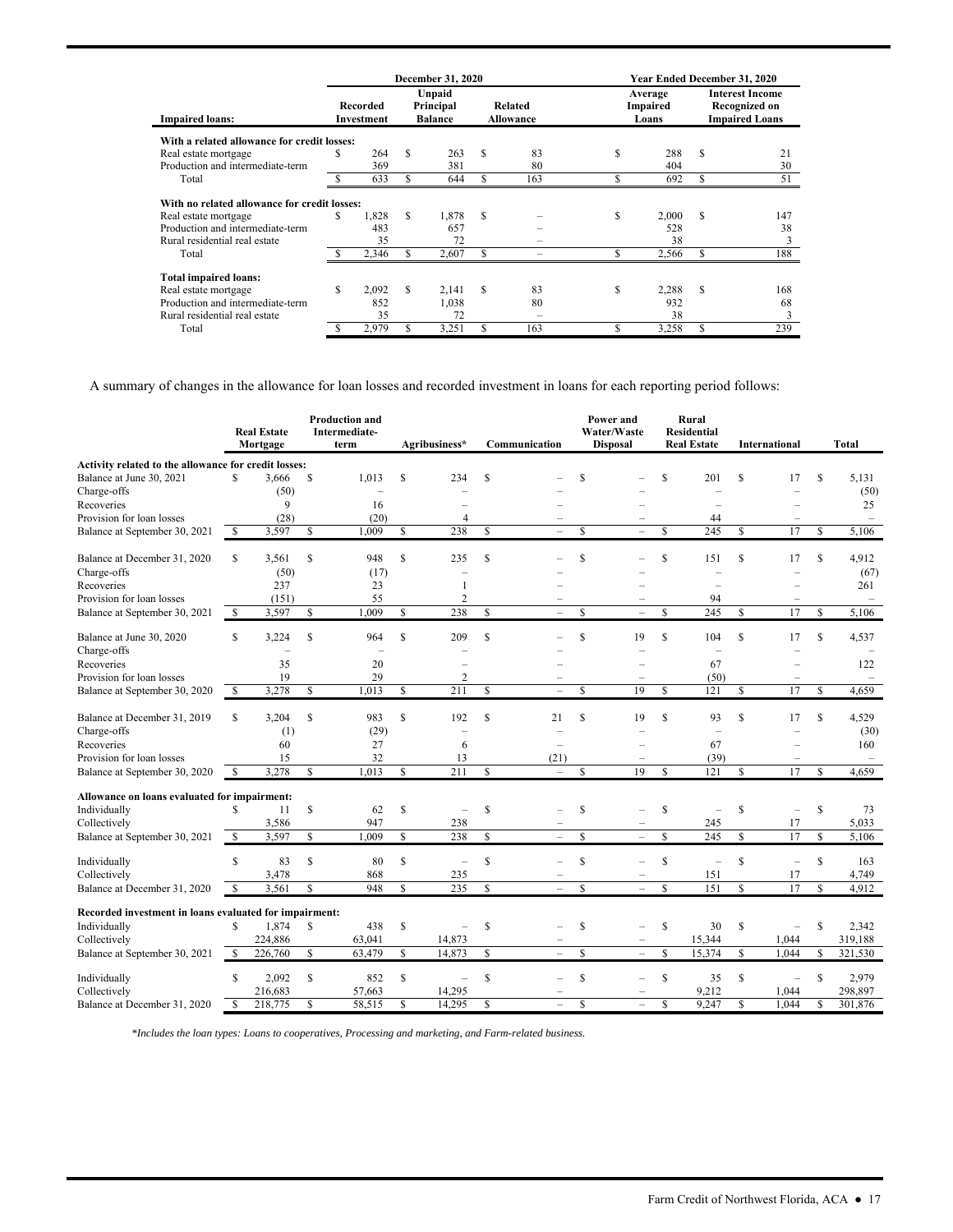information about pre-modification and post-modification outstanding recorded investment and the effects of the modifications that occurred during the period. There were no new TDRs that occurred during the three months ended September 30, 2021 and the three and A restructuring of a debt constitutes a troubled debt restructuring (TDR) if the creditor for economic or legal reasons related to the debtor's financial difficulties grants a concession to the debtor that it would not otherwise consider. The following table presents additional nine month periods ended September 30, 2020.

|                                        |                                |          |                          | Nine Months Ended September 30, 2021 |       |                    |
|----------------------------------------|--------------------------------|----------|--------------------------|--------------------------------------|-------|--------------------|
| <b>Outstanding Recorded Investment</b> | <b>Interest</b><br>Concessions |          | Principal<br>Concessions | Other<br>Concessions                 | Total | <b>Charge-offs</b> |
| Pre-modification:                      |                                |          |                          |                                      |       |                    |
| Real estate mortgage                   | 71                             | <b>S</b> | $\overline{\phantom{0}}$ | $\overline{\phantom{0}}$             |       |                    |
| Production and intermediate-term       | 31                             |          |                          |                                      | 31    |                    |
| Total                                  | 102                            |          | -                        | -                                    | 102   |                    |
| Post-modification:                     |                                |          |                          |                                      |       |                    |
| Real estate mortgage                   | 71                             |          | -                        |                                      |       |                    |
| Production and intermediate-term       | 31                             |          |                          |                                      | 31    |                    |
| Total                                  | 102                            |          | -                        | -                                    | 102   |                    |

Interest concessions may include interest forgiveness and interest deferment. Principal concessions may include principal forgiveness, principal deferment, and maturity extension. Other concessions may include additional compensation received which might be in the form of cash or other assets.

 which there was a subsequent payment default during the period. Payment default is defined as a payment that was thirty days or more The following table presents the outstanding recorded investment for TDRs that occurred during the previous twelve months and for past due.

|                                         |      | Three Months Ended September 30, | Nine Months Ended September 30. |                          |
|-----------------------------------------|------|----------------------------------|---------------------------------|--------------------------|
|                                         | 2021 | 2020                             | 2021                            | 2020                     |
| Defaulted troubled debt restructurings: |      |                                  |                                 |                          |
| Real estate mortgage                    |      | -                                | 34                              | -                        |
| Total                                   |      | $\overline{\phantom{a}}$         | 34                              | $\overline{\phantom{a}}$ |

 The following table provides information at period end on outstanding loans restructured in troubled debt restructurings. These loans are included as impaired loans in the impaired loan table:

|                                  |                           | <b>Total TDRs</b> |                          | <b>Nonaccrual TDRs</b> |                          |
|----------------------------------|---------------------------|-------------------|--------------------------|------------------------|--------------------------|
|                                  | <b>September 30, 2021</b> |                   | <b>December 31, 2020</b> | September 30, 2021     | <b>December 31, 2020</b> |
| Real estate mortgage             | .597                      |                   | 1,583                    | 60                     |                          |
| Production and intermediate-term | 189                       |                   | 534                      | 64                     | 404                      |
| Total loans                      | . . 786                   |                   | 2.117                    | 129                    | 404                      |
| Additional commitments to lend   | $\qquad \qquad =$         |                   |                          |                        |                          |

### **Note 3 — Investments**

### *Equity Investments in Other Farm Credit System Institutions*

 based on the ultimate recoverability of the par value rather than Equity investments in other Farm Credit System institutions are generally nonmarketable investments consisting of stock and participation certificates, allocated surplus, and reciprocal investments in other institutions regulated by the FCA. These investments are carried at cost and evaluated for impairment by recognizing temporary declines in value.

 as determined by the Bank. The Bank may require additional Association owned 0.91 percent of the issued stock of the Bank Associations are required to maintain ownership in AgFirst (AgFirst or the Bank) in the form of Class B or Class C stock capital contributions to maintain its capital requirements. The as of September 30, 2021, net of any reciprocal investment. As of that date, the Bank's assets totaled \$37.9 billion and

 shareholders' equity totaled \$2.7 billion. The Bank's earnings addition, the Association held investments of \$577 related to were \$357 million for the first nine months of 2021. In other Farm Credit institutions.

### **Note 4 — Debt**

### *Notes Payable to AgFirst Farm Credit Bank*

 line of credit are contained in the General Financing Agreement (GFA). The GFA also defines Association The Association's indebtedness to the Bank represents borrowings by the Association to fund its earning assets. This indebtedness is collateralized by a pledge of substantially all of the Association's assets. The contractual terms of the revolving performance criteria for borrowing from the Bank, which includes borrowing base margin, earnings and capital covenants, among others.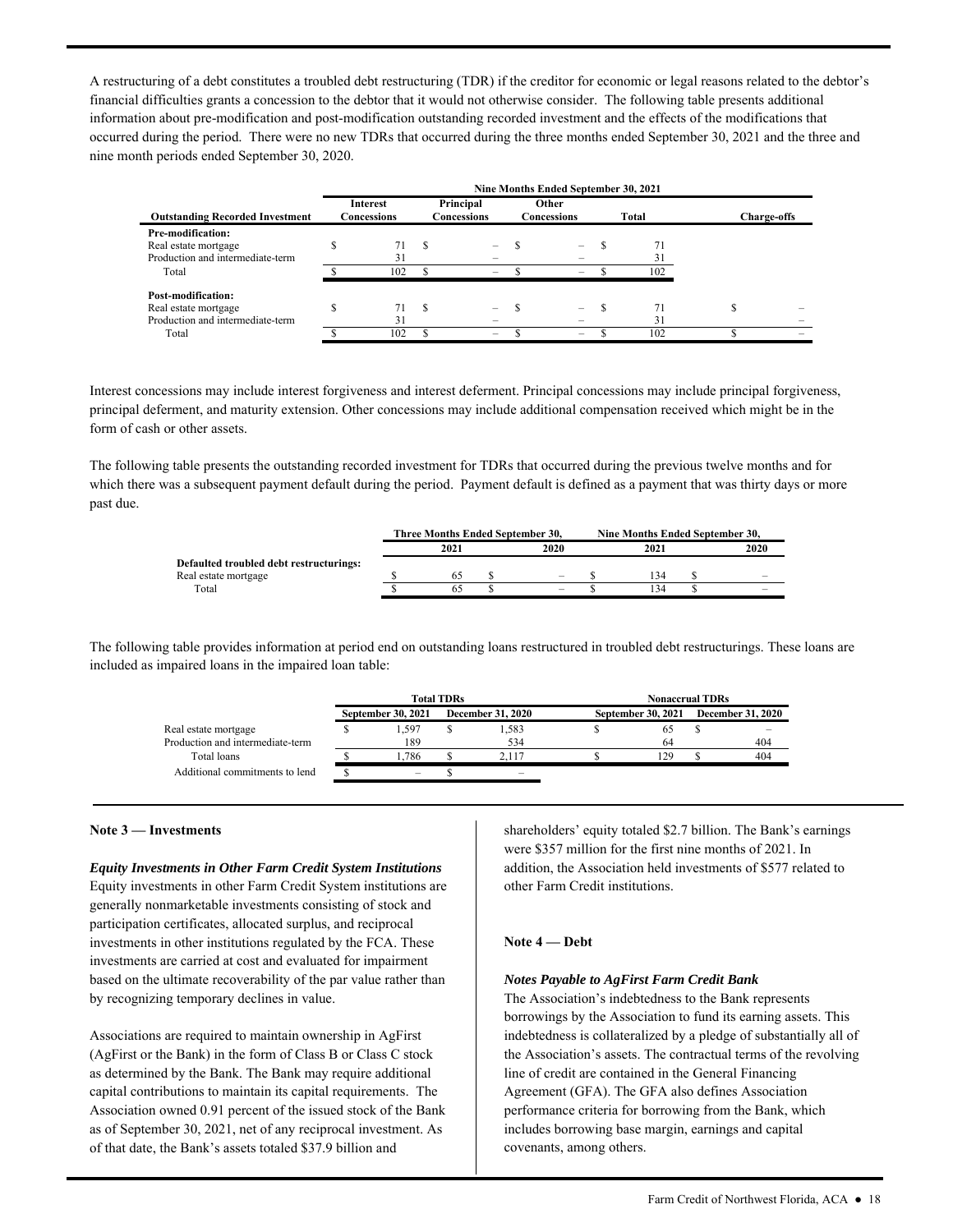### **Note 5 — Fair Value Measurement**

Fair value is defined as the exchange price that would be received for an asset or paid to transfer a liability in an orderly transaction between market participants in the principal or most advantageous market for the asset or liability.

 date. A financial instrument's categorization within the Accounting guidance establishes a hierarchy for disclosure of fair value measurements to maximize the use of observable inputs, that is, inputs that reflect the assumptions market participants would use in pricing an asset or liability based on market data obtained from sources independent of the reporting entity. The hierarchy is based upon the transparency of inputs to the valuation of an asset or liability as of the measurement hierarchy tiers is based upon the lowest level of input that is significant to the fair value measurement.

The classifications within the fair value hierarchy are as follows:

Level 1 inputs to the valuation methodology are unadjusted quoted prices for identical assets or liabilities in active markets.

Level 2 inputs include quoted prices for similar assets and liabilities in active markets; quoted prices in markets that are not active; and inputs that are observable, or can be corroborated, for substantially the full term of the asset or liability.

 Level 3 inputs are unobservable and supported by little or no discounted cash flow methodologies, or similar techniques, and pricing. market activity. Valuation is determined using pricing models, could include significant management judgment or estimation. Level 3 assets and liabilities also could include instruments whose price has been adjusted based on dealer quoted pricing that is different than the third-party valuation or internal model

For a complete discussion of the inputs and other assumptions considered in assigning various assets and liabilities to the fair value hierarchy levels, see the latest Annual Report to Shareholders.

 of Level 1 or Level 2 during the periods presented. There were no Level 3 assets or liabilities measured at fair value on a recurring basis for the periods presented. The Association had no transfers of assets or liabilities into or out

 Fair values are estimated at each period end date for assets and liabilities measured at fair value on a recurring basis. Other Financial Instruments are not measured at fair value in the statement of financial position, but their fair values are estimated as of each period end date. The following tables summarize the carrying amounts of these assets and liabilities at period end, and their related fair values.

|                                           |    |                             |    |         |    | September 30, 2021 |    |         |     |                            |
|-------------------------------------------|----|-----------------------------|----|---------|----|--------------------|----|---------|-----|----------------------------|
|                                           |    | Total<br>Carrying<br>Amount |    | Level 1 |    | Level 2            |    | Level 3 |     | <b>Total Fair</b><br>Value |
| <b>Recurring Measurements</b>             |    |                             |    |         |    |                    |    |         |     |                            |
| Assets:                                   |    |                             |    |         |    |                    |    |         |     |                            |
| Assets held in trust                      |    | 6                           | S  | 6       | \$ |                    |    |         |     | 6                          |
| <b>Recurring Assets</b>                   |    | 6                           | \$ | 6       | \$ | -                  | \$ | -       | \$  | 6                          |
| <b>Liabilities:</b>                       |    |                             |    |         |    |                    |    |         |     |                            |
| Recurring Liabilities                     | S  |                             | \$ |         | \$ |                    |    |         | S   |                            |
| <b>Nonrecurring Measurements</b>          |    |                             |    |         |    |                    |    |         |     |                            |
| Assets:                                   |    |                             |    |         |    |                    |    |         |     |                            |
| Impaired loans                            | \$ | 333                         | S  |         | S  |                    | S  | 333     | S   | 333                        |
| Other property owned                      |    | 191                         |    |         |    |                    |    | 258     |     | 258                        |
| Nonrecurring Assets                       | \$ | 524                         | \$ | -       | S  | -                  | S  | 591     | \$  | 591                        |
| <b>Other Financial Instruments</b>        |    |                             |    |         |    |                    |    |         |     |                            |
| Assets:                                   |    |                             |    |         |    |                    |    |         |     |                            |
| Cash                                      | \$ |                             | \$ |         | S  |                    | S  |         | S   |                            |
| Loans                                     |    | 313,917                     |    |         |    |                    |    | 313,169 |     | 313,169                    |
| <b>Other Financial Assets</b>             |    | 313,917                     | \$ |         | S  |                    |    | 313,169 | \$. | 313,169                    |
| <b>Liabilities:</b>                       |    |                             |    |         |    |                    |    |         |     |                            |
| Notes payable to AgFirst Farm Credit Bank | \$ | 231,751                     | \$ |         | S  |                    |    | 231,695 | S   | 231,695                    |
| Other Financial Liabilities               | \$ | 231,751                     | \$ |         | \$ |                    | \$ | 231,695 | \$  | 231,695                    |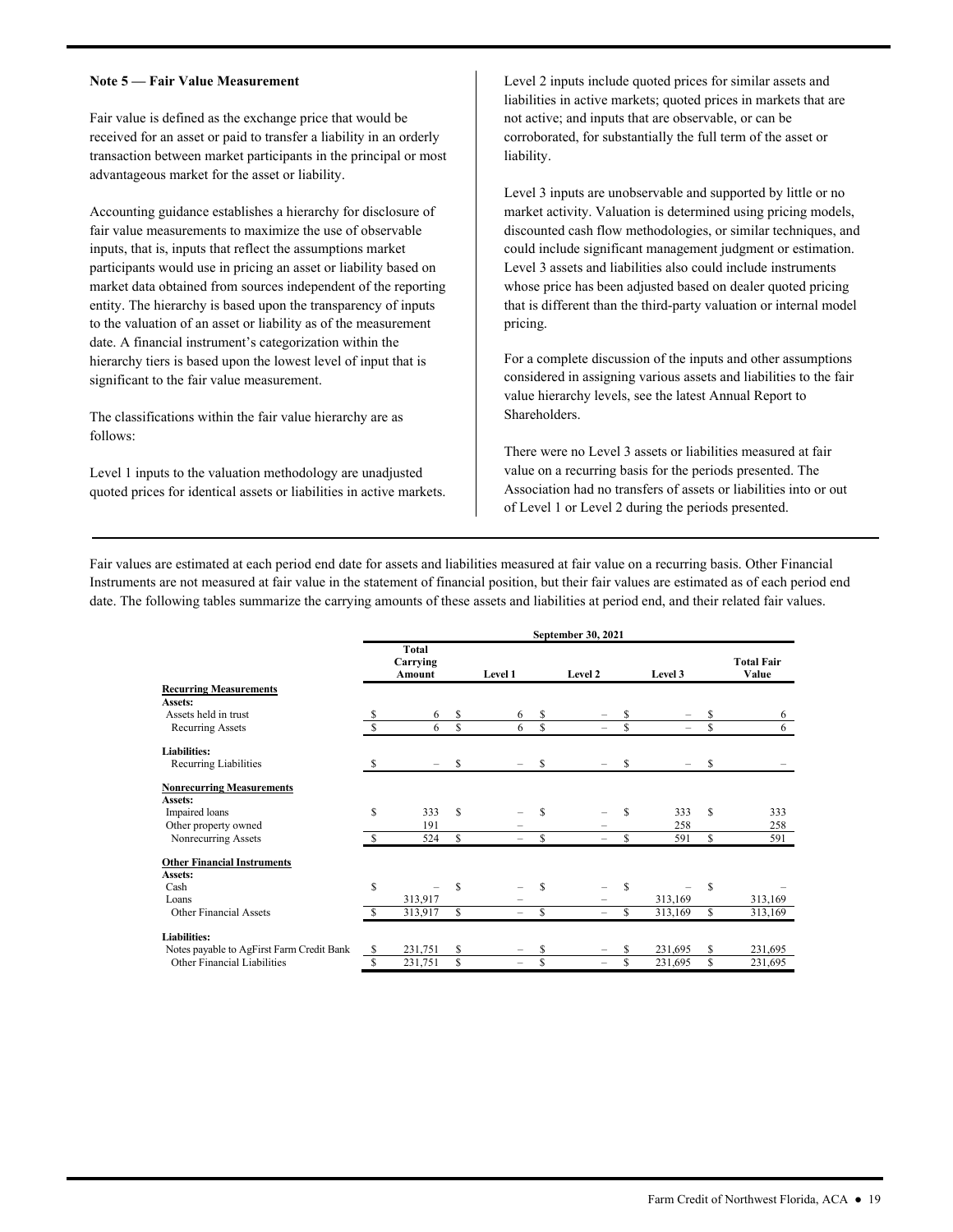|                                           |     |                             |                    |                          |    | December 31, 2020        |               |         |    |                            |
|-------------------------------------------|-----|-----------------------------|--------------------|--------------------------|----|--------------------------|---------------|---------|----|----------------------------|
|                                           |     | Total<br>Carrying<br>Amount |                    | Level 1                  |    | Level 2                  |               | Level 3 |    | <b>Total Fair</b><br>Value |
| <b>Recurring Measurements</b>             |     |                             |                    |                          |    |                          |               |         |    |                            |
| Assets:                                   |     |                             |                    |                          |    |                          |               |         |    |                            |
| Assets held in trust                      |     | 5                           | \$                 | 5                        | \$ |                          |               |         |    | 5                          |
| Recurring Assets                          |     | 5                           | $\mathbf{\hat{s}}$ | 5                        | Ś. |                          | \$            |         | Ś. | 5                          |
| <b>Liabilities:</b>                       |     |                             |                    |                          |    |                          |               |         |    |                            |
| Recurring Liabilities                     |     |                             | S                  |                          | S  |                          | S             |         | S  |                            |
| <b>Nonrecurring Measurements</b>          |     |                             |                    |                          |    |                          |               |         |    |                            |
| Assets:                                   |     |                             |                    |                          |    |                          |               |         |    |                            |
| Impaired loans                            | S   | 470                         | \$.                |                          | S  |                          | S             | 470     | S  | 470                        |
| Other property owned                      |     |                             |                    |                          |    |                          |               |         |    |                            |
| Nonrecurring Assets                       | \$. | 470                         | $\mathcal{S}$      | $\overline{\phantom{0}}$ | S  | $\overline{\phantom{0}}$ | S             | 470     | S  | 470                        |
| <b>Other Financial Instruments</b>        |     |                             |                    |                          |    |                          |               |         |    |                            |
| Assets:                                   |     |                             |                    |                          |    |                          |               |         |    |                            |
| Cash                                      | S   |                             | S                  |                          | S  |                          | S             |         | S  |                            |
| Loans                                     |     | 294,588                     |                    |                          |    |                          |               | 297,444 |    | 297,444                    |
| <b>Other Financial Assets</b>             | S   | 294,588                     | \$                 | $\qquad \qquad -$        | \$ | $\overline{\phantom{m}}$ | <sup>\$</sup> | 297,444 | S  | 297,444                    |
| <b>Liabilities:</b>                       |     |                             |                    |                          |    |                          |               |         |    |                            |
| Notes payable to AgFirst Farm Credit Bank | S   | 213,221                     | S                  |                          | S  |                          |               | 215,237 | S  | 215,237                    |
| Other Financial Liabilities               | S   | 213,221                     | S                  | -                        | \$ | -                        | S             | 215,237 | S  | 215,237                    |
|                                           |     |                             |                    |                          |    |                          |               |         |    |                            |

### *Uncertainty in Measurements of Fair Value*

 Discounted cash flow or similar modeling techniques are impact on fair value. generally used to determine the recurring fair value measurements for Level 3 assets and liabilities. Use of these techniques requires determination of relevant inputs and assumptions, some of which represent significant unobservable inputs as indicated in the tables that follow. Accordingly, changes in these unobservable inputs may have a significant

 for a given change in another input. Where multiple inputs are change in one input in a certain direction may be offset by an Certain of these unobservable inputs will (in isolation) have a directionally consistent impact on the fair value of the instrument for a given change in that input. Alternatively, the fair value of the instrument may move in an opposite direction used within the valuation technique of an asset or liability, a opposite change in another input having a potentially muted impact to the overall fair value of that particular instrument. Additionally, a change in one unobservable input may result in a change to another unobservable input (that is, changes in

certain inputs are interrelated with one another), which may counteract or magnify the fair value impact.

### *Inputs to Valuation Techniques*

 calibrated annually by an independent consultant. The fair value valuations, documentation is obtained for third party information, such as pricing, and periodically evaluated instruments presented below. Management determines the Association's valuation policies and procedures. The Bank performs the majority of the Association's valuations, and its valuation processes are measurements are analyzed on a quarterly basis. For other alongside internal information and pricing that is available. Quoted market prices are generally not available for the

 anticipated cash flows, future expected loss experience, current significantly affect the estimates. Accordingly, fair values are based on judgments regarding economic conditions, risk characteristics of various financial instruments, and other factors. These estimates involve uncertainties and matters of judgment, and therefore cannot be determined with precision. Changes in assumptions could

|                                         | <b>Fair Value</b> | <b>Valuation Technique(s)</b> | Unobservable Input        | Range  |
|-----------------------------------------|-------------------|-------------------------------|---------------------------|--------|
| Impaired loans and other property owned | 591               | Appraisal                     | Income and expense        | ∗      |
|                                         |                   |                               | Comparable sales          | ∗      |
|                                         |                   |                               | Replacement cost          | ∗      |
|                                         |                   |                               | Comparability adjustments | $\ast$ |

 *\* Ranges for this type of input are not useful because each collateral property is unique.* 

|                                           | <b>Valuation Technique(s)</b> | Input                                        |  |  |
|-------------------------------------------|-------------------------------|----------------------------------------------|--|--|
| Cash                                      | Carrying value                | Par/principal and appropriate interest yield |  |  |
| Loans                                     | Discounted cash flow          | Prepayment forecasts                         |  |  |
|                                           |                               | Probability of default                       |  |  |
|                                           |                               | Loss severity                                |  |  |
| Notes payable to AgFirst Farm Credit Bank | Discounted cash flow          | Prepayment forecasts                         |  |  |
|                                           |                               | Probability of default                       |  |  |
|                                           |                               | Loss severity                                |  |  |